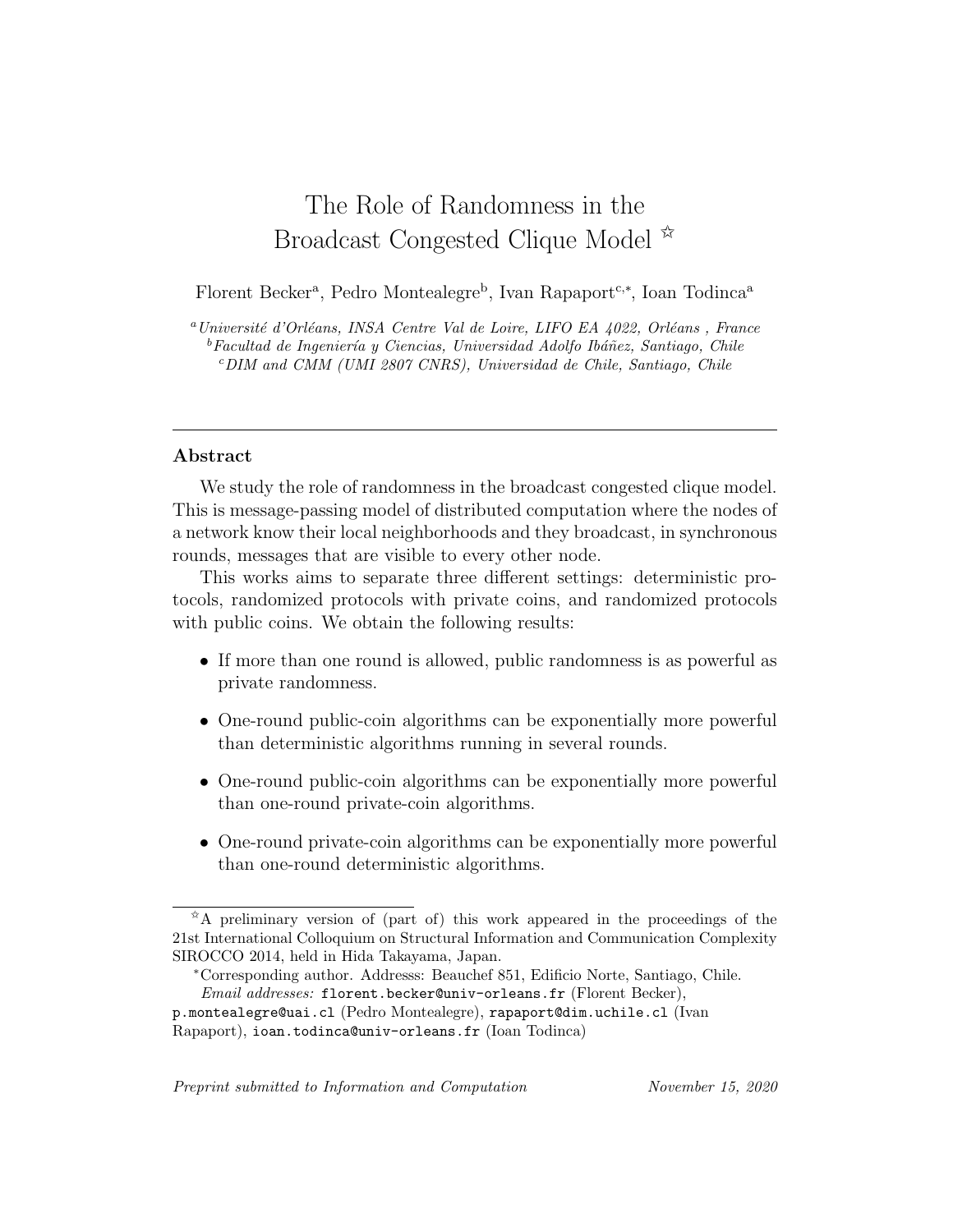Keywords: Distributed computing, broadcast congested clique, message size complexity, private and public coins, simultaneous multi-party communication

#### 1. Introduction

The *congested clique* model is a message-passing model of distributed computation introduced by Lotker, Patt-Shamir, Pavlov, and Peleg [1]. This model allows us to separate and understand the impact of congestion in distributed computing. The point is the following: if the communication network is a complete graph and the cost of local computation is ignored, then the only obstacle to perform any task is due to congestion alone. In other words, we intend to understand the effect of the bandwidth by isolating it.

Despite the theoretical motivation of the congested clique model, examples of distributed and parallel systems where the efficiency depends heavily on the bandwidth, are increasingly less exceptional (Mapreduce [2], Pregel [3], Spark [4], Hadoop [5], Dryad [6], etc.).

The congested clique model is defined as follows. There are  $n$  nodes which are given distinct identities (IDs), that we assume for simplicity to be numbers between 1 and  $n$ . In this paper we consider the situation where the joint input to the nodes is a graph  $G$ . More precisely, each node  $v$  receives as input an *n*-bit boolean vector  $x_v \in \{0,1\}^n$ , which is the indicator function of its neighborhood in  $G$ . Note that the input graph  $G$  is an arbitrary *n*-node graph, a subgraph of the communication network  $K_n$ , which is the complete graph (communication is all-to-all).

Nodes execute an algorithm, communicating with each other in synchronous rounds with the objective of collectively computing some function f that depends on  $G$ . In this paper we study a variant of the congested clique model, namely, the *broadcast congested clique* model, where at each round each vertex broadcasts only one (the same) b-bit message through all of its  $n-1$  incident communication links [7, 8]. In each round of the algorithm, each of the n nodes has to decide whether to *stop* or *continue*. An algorithm halts when every vertex stops. At that moment, every node must know  $f(G)$ . Hence,  $f(G)$  is called the *output* of the distributed algorithm. The parameter b (the maximum size of a message sent by a node) is known as the bandwidth of the algorithm. We denote by R the number of rounds. The product  $R \cdot b$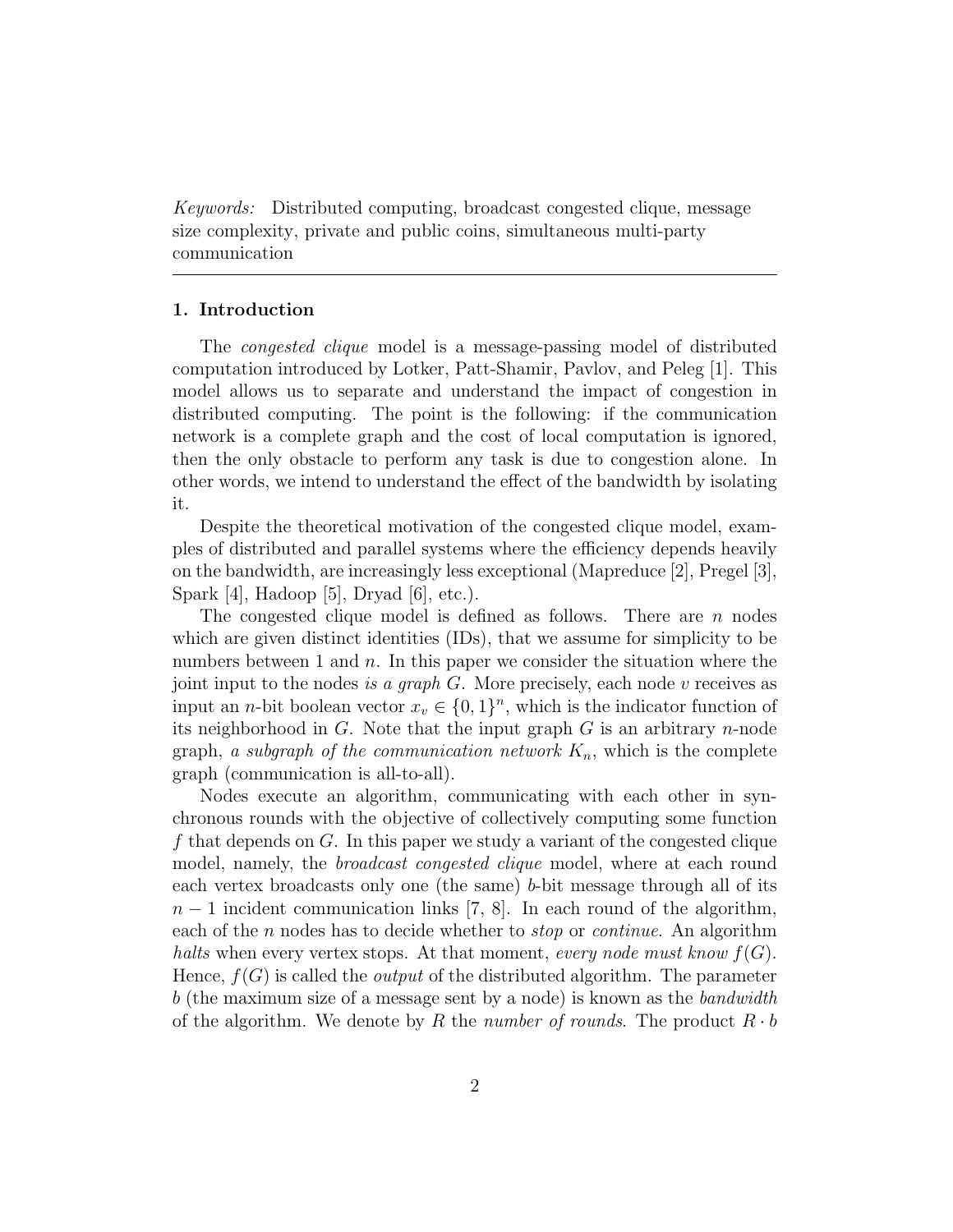corresponds to the total number of bits received by a node through one link, and we call it the cost of the algorithm.

Function  $f$  defines the problem to be solved. In this paper we are interested in decision problems. A decision problem is a function where the output is either 0 or 1, or reject-accept, respectively. In such a case, we say that G is accepted if every node outputs accept (or 1) and G is rejected if every vertex outputs *reject* (or 0). For example, in this paper we study problem Twins, which consists in accepting input graphs containing at least two vertices having the same neighborhood.

In the literature it is common to define the rejection of a distributed decision problem in a slightly different way. Indeed, when G is rejected, instead of asking that every vertex rejects, the most common convention is to ask that at least one vertex rejects. We remark that in the broadcast congested clique model, both definitions are equivalent, since communication is all-toall, and therefore every vertex can learn in one round (and communicating one bit) whether every vertex accepts or not.

An algorithm may be deterministic or randomized. We distinguish two sub-cases of randomized algorithms: the private coin setting, where each node flips its own coin; and the public coin setting, where the coin is shared among all nodes. An  $\varepsilon$ -error algorithm A that computes a function f is a randomized algorithm such that, for every input graph  $G$ ,

## $Pr(A \text{ outputs } f(G)) > 1 - \varepsilon.$

In the case where  $\varepsilon = 1/n^{\mathcal{O}(1)}$ , we say that A computes f with high probability (whp).

In this paper we are particularly interested in the *one-round* broadcast congested clique model. One can view this particular case as follows: nodes need to send, simultaneously, a b-bit message to some referee allowing him/her to answer, typically, questions of the form "Does the input graph G belong to the graph class  $\mathcal{C}$ ?"

The goal of this work is to explore the role of randomness. Specifically, the difference between deterministic algorithms, public coin algorithms and private coin algorithms.

#### 1.1. Our results

In Section 2 we study multi-round randomized algorithms. We start proving that there is essentially no difference between the public and the private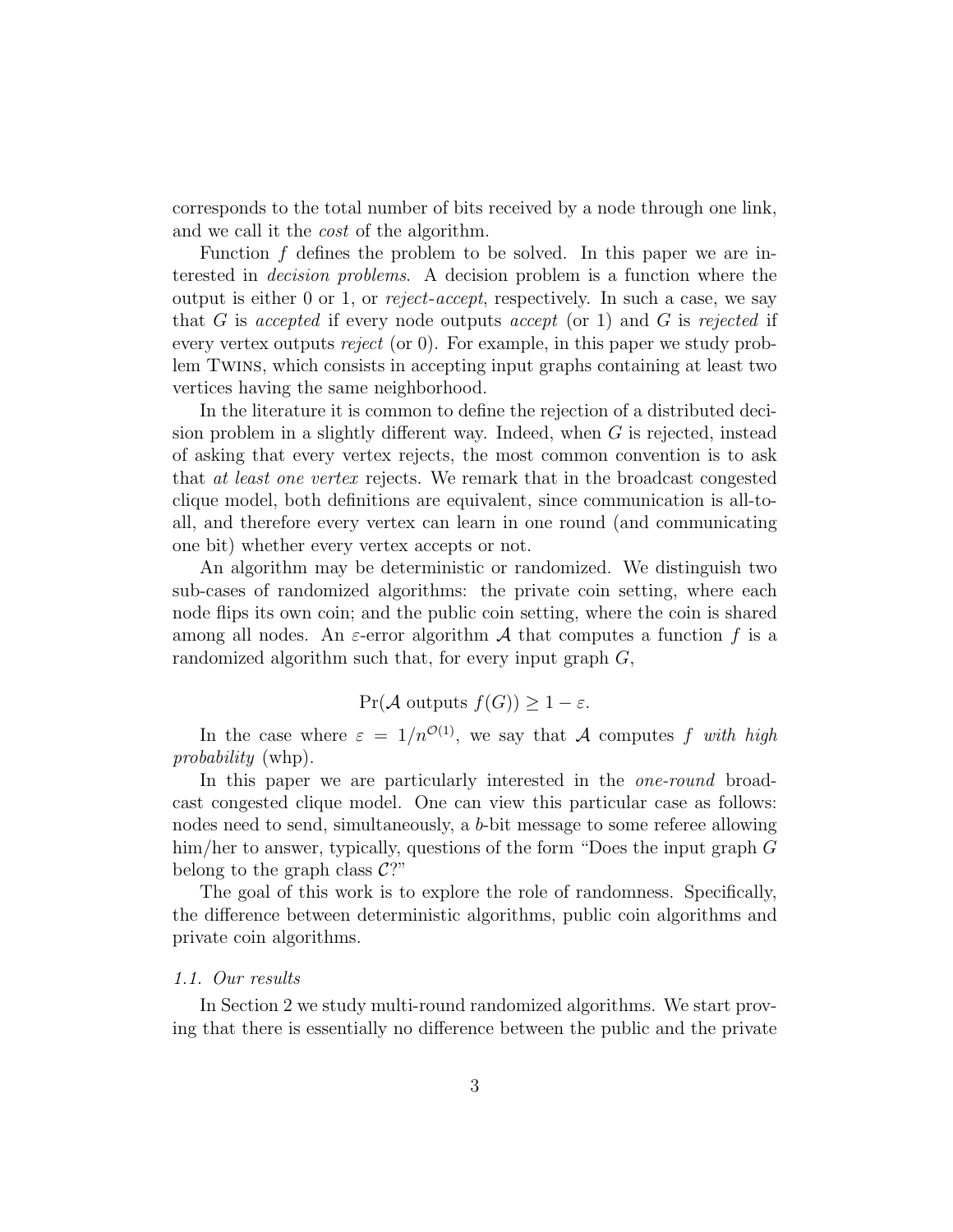coin settings. More precisely, we extend a classic result of Newmann [9] and show that any public coin algorithm in the broadcast congested clique model can be simulated by a private coin algorithm (slightly increasing the number of rounds, the bandwidth and the error probability). In order to separate multi-round deterministic and randomized algorithms, we introduce function GRAPHEQ(G) defined over labeled graphs of size  $2n$ . This function equals 1 if and only if the adjacency matrix of  $G[\{1,\ldots,n\}]$  is equal to the adjacency matrix of  $G[\{n+1,\ldots,2n\}].$  In other words, if for every  $i, j \in [n]$ , vertex j belongs to  $N(i)$  implies that vertex  $j + n$  belongs to  $N(i + n)$  and vice versa. We prove that, in the public coin setting, the cost  $R \cdot b$  of this function is  $\mathcal{O}(\log n)$ , even for one-round algorithms, while the cost in the deterministic setting is  $\Omega(n)$ . (The proof of the upper bound  $\mathcal{O}(\log n)$  corresponding to the public coin algorithm appears in Section 3).

The previous results indicate that relevant differences between public and private randomness can only be found in one-round algorithms. In Section 3 we separate the deterministic, the private coin and the public coin settings of the one-round broadcast congested clique model. For achieving this we use problem Twins and some variants. The boolean function  $Twins(G)$  returns *accept* if and only if graph G has at least two twins (that is, two nodes having the same neighborhood). We also consider function  $\text{Twix}(G)$ , where x is the identifier of a node, and the result is 1 if and only if there is some other node having the same neighborhood of node identified with  $x$ . We prove that the deterministic message size complexity of TWINS and TWINS<sub>x</sub>(G) is  $\Theta(n)$ . Also, both functions can be computed with one-round public coin and oneround private coin algorithms of message size  $\mathcal{O}(\log n)$ . These algorithms, based on the classical fingerprint technique, have one-sided error  $\mathcal{O}(1/n^c)$  for any constant  $c > 0$ . In order to separate the private and public coin settings we use a boolean function called TRANSLATED-TWINS (see Section 1.3 for we use a boolean function called TRANSLATED-TWINS (see Bection 1.5 for details). We prove that the message size complexity of this function is  $\Omega(\sqrt{n})$ in the private coin setting, while it is  $\mathcal{O}(\log n)$  in the public coin setting. The main results of this paper are summarized in Table 1. Observe in Table 1 the exponential gap between private coins and determinism in the message size complexity of TWIN<sub>x</sub>. This situation is very different from what happens in the simultaneous 2-player case, where the gap between private coins and determinism is at most the square root of  $n \vert 10 \vert$  (see Section 1.3 for details).

There are several natural problems that cannot be solved with randomized algorithms using  $o(n)$  bits, even with public coins. This is the case of deciding whether the input graph contains a clique of size 4, or deciding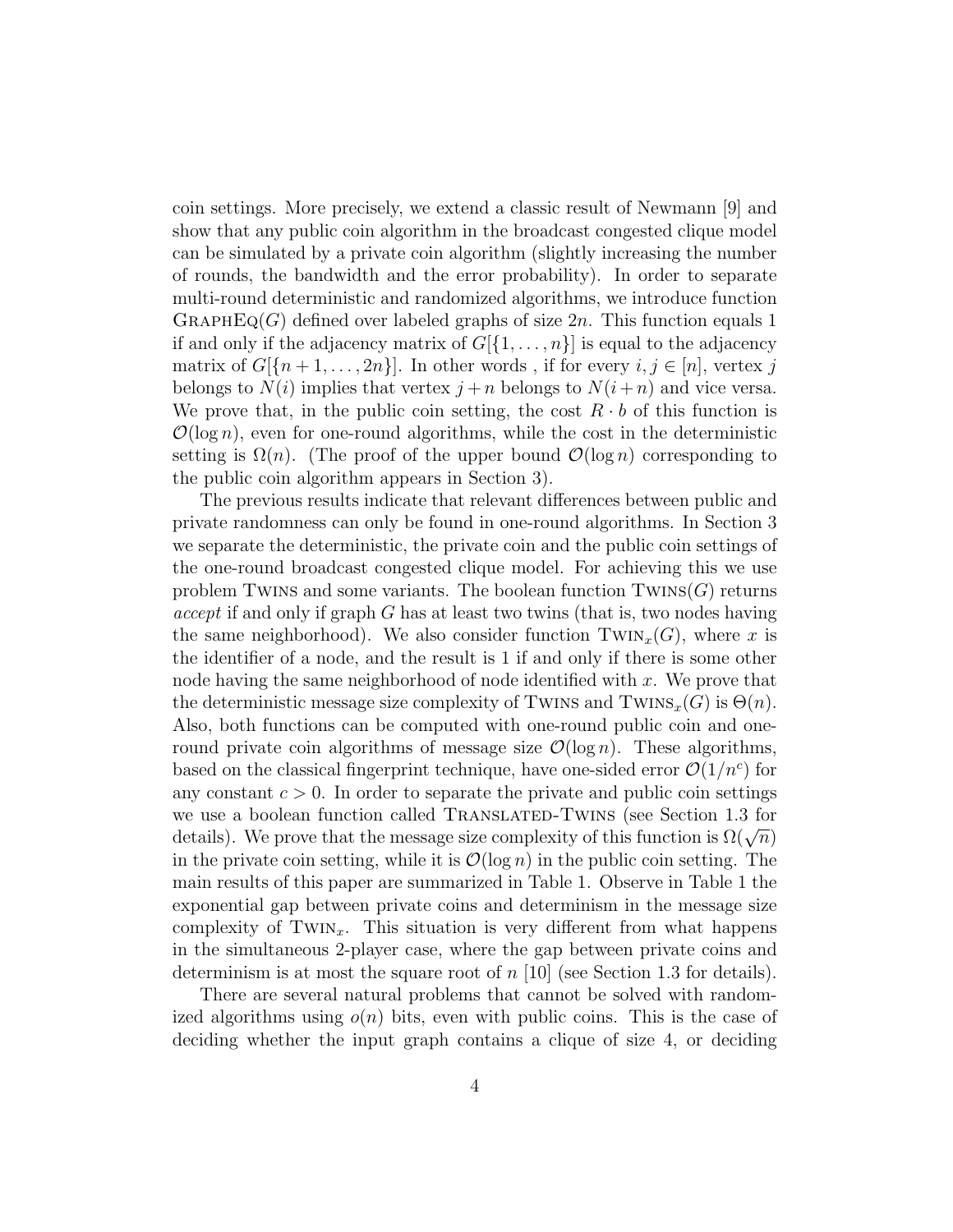|     | TWINS                                                                    | $TWINS_{r}$                   | TRANSLATED-TWINS                                                    |
|-----|--------------------------------------------------------------------------|-------------------------------|---------------------------------------------------------------------|
| Det | $\Theta(n)$ [Thm 3]                                                      | $\Theta(n)$ [Thm 3]           | $\Theta(n)$ [Thm 3]                                                 |
|     | Priv $\mathcal{O}(\sqrt{n}\log n)$ [Thm 6] $\mathcal{O}(\log n)$ [Thm 4] |                               | $\Omega(\sqrt{n})$ [Thm 5]<br>$\mathcal{O}(\sqrt{n}\log n)$ [Thm 6] |
| Pub | $\mathcal{O}(\log n)$ [Thm 4]                                            | $\mathcal{O}(\log n)$ [Thm 4] | $\mathcal{O}(\log n)$ [Thm 4]                                       |

Table 1: Results regarding one-round algorithms in the broadcast congested clique model.

whether the input graph has a cycle of length 5. In both cases the cost  $R \cdot b = \Omega(n)$  [7]. In Section 4 we complement those results, proving that the one-round randomized public coin message size complexity of the boolean functions  $TRIANGE(G)$  (that outputs 1 if and only if G has a triangle) and DIAM3(G) (that outputs 1 if and only if G has diameter at most 3) is  $\Omega(n)$ . We obtain those results extending the arguments of [11], from the deterministic setting to the randomized one.

Finally, in Section 5, we revisit problem Twins, but in the framework of the unicast congested clique model. In the unicast congested clique model, nodes are allowed to send different messages in each round (i.e., sending up to  $n-1$  different messages each round). The unicast congested clique model is much more powerful than the broadcast one. In particular, we make use of the algebraic methods given in [12] in order to solve Twins with cost  $\mathcal{O}(n^{0.158} \log n).$ 

#### 1.2. Related work

#### 1.2.1. The simultaneous multi-party model

The simultaneous two-player model was already present in Yao's seminal communication complexity paper of 1979 [13]. He proved that the message size complexity of Eq, which simply tests whether two  $n$ -bit inputs are equal, is  $\Theta(n)$  in the deterministic case (in fact he proved that this is also true even if players can communicate back-and-forth). Later, clear separations have been proved between deterministic, private coin and public coin algorithms. In the public coin setting with constant one-sided error, the message size complexity of Eq is  $\mathcal{O}(1)$  [14]. On the other hand, for private coin algorithms of constant on Eq is  $O(1)$  [14]. On the other hand, for private comparison and applicant one-sided error, the message size complexity is much higher,  $\Theta(\sqrt{n})$  [14, 15] (see Section 1.3 for details). More generally, Babai and Kimmel [14] proved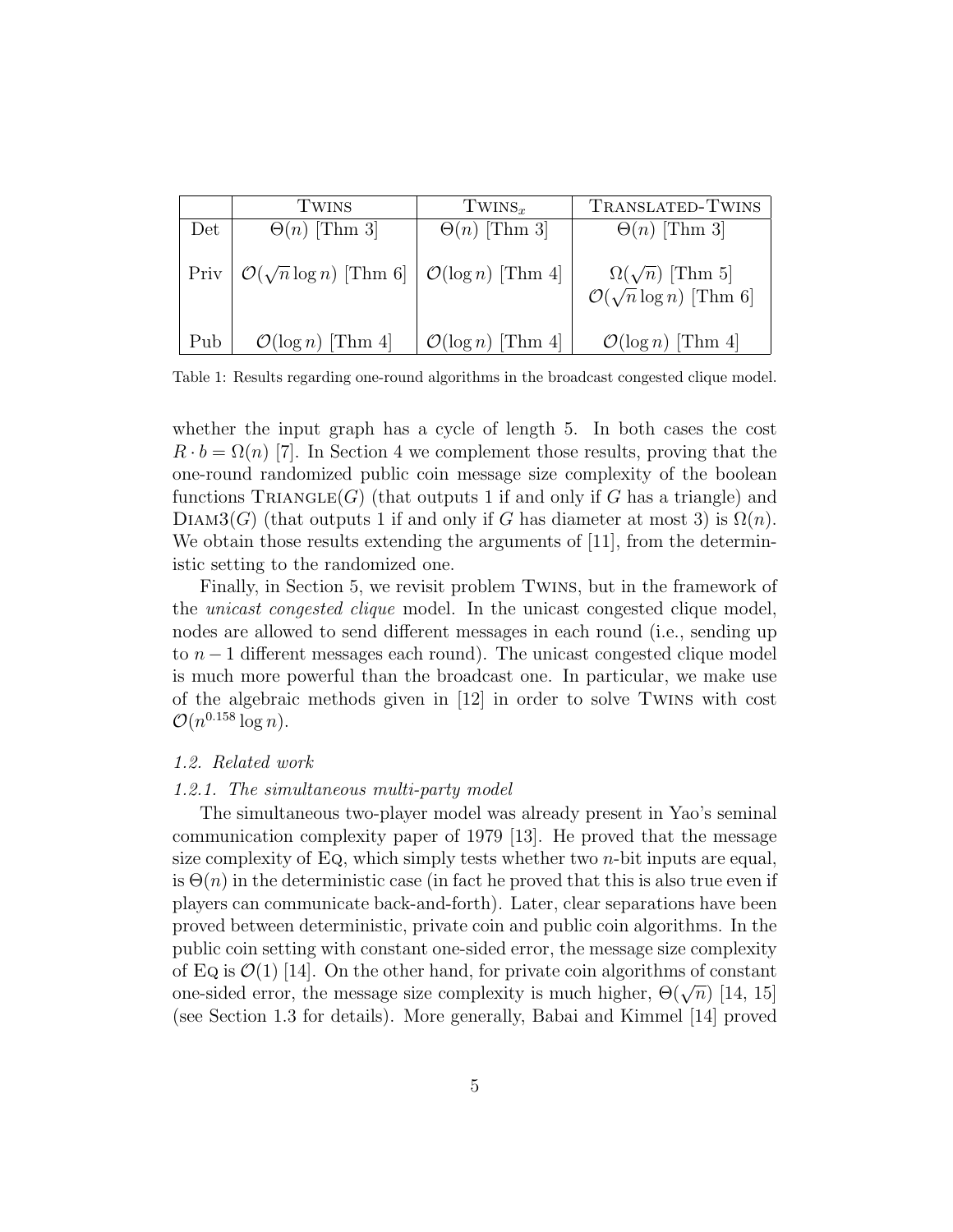that, for any function  $f$ , the gap between the deterministic and private coin message size complexities is at most the square root of  $n$ .

There are (at least) two natural ways to extend problem Eq to more than two players. This issue is addressed by Fischer, Oshman and Zwick [16] in the context of the number-in-hand model (where each player only knows its own input; players broadcast messages but they are not nodes of some input graph  $G$ ). First, they define problem  $\text{ALLEq.}$  In this simultaneous multi-party problem, each player receives a boolean vector  $\{0,1\}^n$  and they have to decide whether all the k vectors are equal. In problem EXISTSEQ, the k players have to decide whether there exist at least two players with the same input. It is not difficult to see that in both the deterministic case and the public coin case the results for 2 players can be extended to  $k$  players (for EXISTSEQ this holds for  $k \leq 2^n$ , otherwise the problem is trivial). The private coin case is more involved. With respect to private coin algorithms of constant error, the authors of [16] prove, for problem AllEq, an upper bound of  $\mathcal{O}(\sqrt{n/k} + \log(\min(n, k)))$  and a lower bound of  $\Omega(\log n)$ . In the case of EXISTSEQ the upper bound they show is  $\mathcal{O}(\log k\sqrt{n})$  while the lower case of EXISTSE<br>bound is  $\Omega(\sqrt{n})$ .

#### 1.2.2. The broadcast congested clique model

An interesting example of a problem defined in the broadcast congested clique model where randomness helps is CONNECTIVITY, which is the decision problem of determining whether the input graph is connected. This problem can be easily solved in  $\mathcal{O}(\log n)$  rounds and bandwidth  $\mathcal{O}(\log n)$  by a deterministic algorithm simulating the classical algorithm of Boruvka [17]. A more careful analysis shows that the same argument can be used to solve A more careful analysis shows that the same argument can be used to solve<br>the problem deterministically in two rounds and bandwidth  $\mathcal{O}(\sqrt[2]{n} \log n)$  [18]. In [19] Jurdziński and Nowicki gave a deterministic algorithm for CONNEC-TIVITY that runs in  $\mathcal{O}\left(\frac{\log n}{\log \log n}\right)$  $log log n$ ) rounds and bandwidth  $\mathcal{O}(\log n)$ . Not much is known with respect to lower bounds. In fact, in [20] Pai and Pemmaraju show that any algorithm solving CONNECTIVITY in the broadcast congested clique has cost  $\Omega(\log n)$ , far from the cost  $\mathcal{O}\left(\frac{\log^2 n}{\log \log n}\right)$  $\log \log n$  of the algorithm of Jurdziński and Nowicki.

In [21, 22] Ahn et. al presented an extremely elegant one-round public coin algorithm that solves connectivity with high probability and bandwidth  $\mathcal{O}(\log^4 n)$ . The algorithm uses a technique called *linear sketches*, which roughly consists in compressing vectors through a linear function. This tech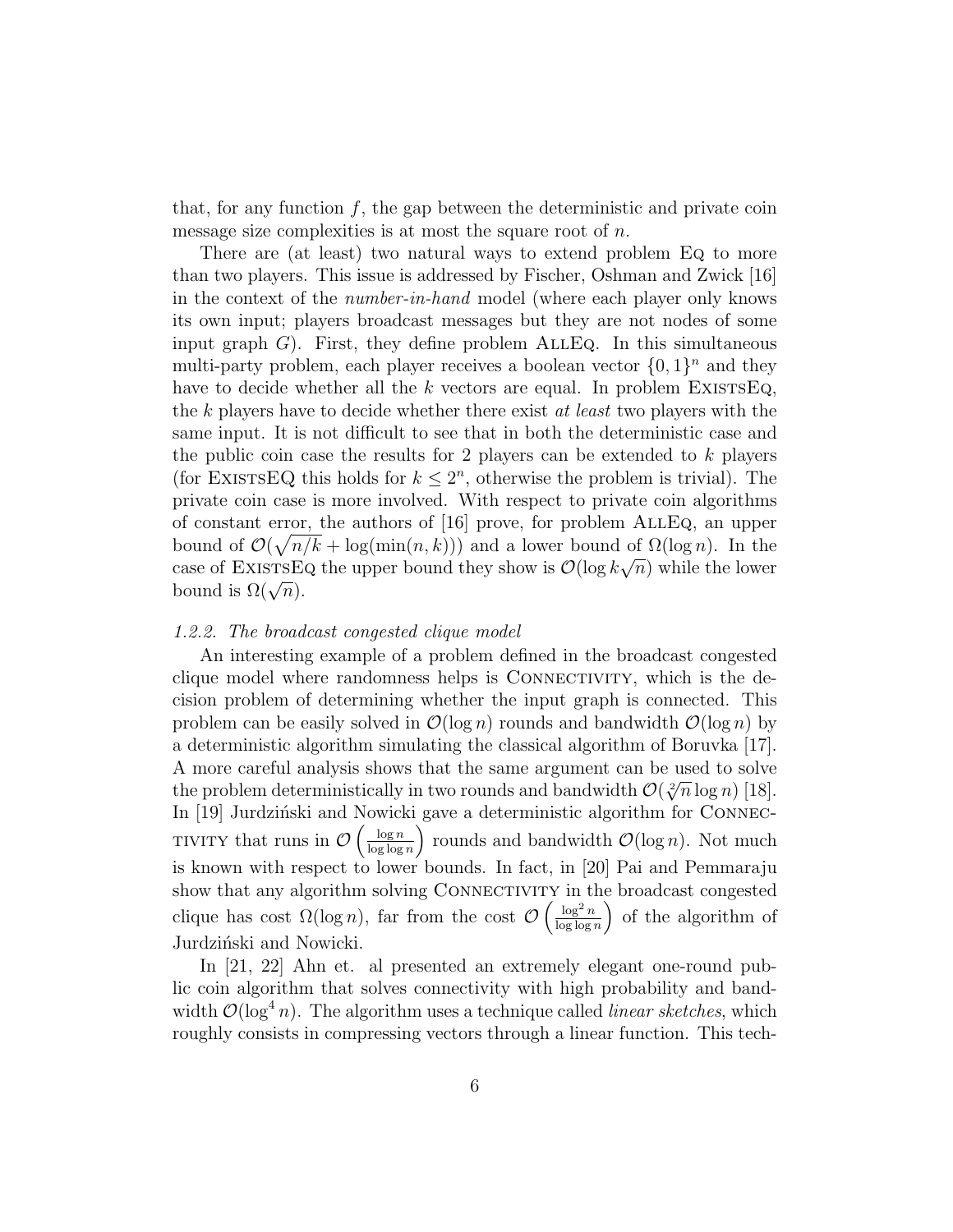nique allows to sample (with high probability) a random edge from the cut induced by any set of vertices. The authors use this capability to simulate in only one round of communication the whole Boruvka's algorithm. It is not known whether private randomness helps to solve CONNECTIVITY.

Another example where randomness helps is RECONSTRUCTION, the problem consisting in computing the function  $f(G) = E$ , i.e., every vertex ends up knowing the adjacency matrix of  $G$ . Roughly speaking, this problem is the hardest problem that one might attempt to solve. Indeed, since in this model nodes have unbounded computational power, any vertex knowing the adjacency matrix of G can compute any property of G without any further communication. Of course any algorithm (randomized or deterministic) solving RECONSTRUCTION has cost  $\Theta(n)$ . For that reason a restricted version of RECONSTRUCTION is considered, where a set of graphs  $\mathcal G$  is fixed.  $\mathcal G$ -RECONSTRUCTION is the function that outputs the adjacency matrix of  $G$ when G belongs to  $\mathcal G$ , and outputs reject when G does not belong to  $\mathcal G$ .

In [23] it is shown that  $G$ -RECONSTRUCTION can be solved with a deterministic one-round algorithm with bandwidth  $\mathcal{O}(\log n)$ , when  $\mathcal G$  is the class of trees, planar graphs, or any class defined by a finite set of excluded minors. In fact, the algorithm of [23] solves the problem with bandwidth  $\mathcal{O}(d^2 \log n)$ for every set of graphs of degeneracy at most  $d$  (trees have degeneracy 1, planar graphs have degeneracy 5). The upper bound on the bandwidth was improved to  $\mathcal{O}(d \log n)$  in [18].

In [24] it is shown that any algorithm (deterministic or randomized) solving G-RECONSTRUCTION has cost  $\Omega(\frac{\log |\mathcal{G}_n|}{n})$ , where  $\mathcal{G}_n$  is the set of *n*-node graphs in  $G$ . A common property of d-degenerate sets of graphs is that  $\mathcal{G}_n = \mathcal{O}(2^{dn \log n})$ , so the lower bound can be reached by a deterministic oneround algorithm. This is not the case for any set of graphs. There are sets of graphs G such that  $\mathcal{G}_n = 2^{\mathcal{O}(n)}$ , but any one-round deterministic algorithm solving  $G$ -RECONSTRUCTION has cost  $\Omega(n)$  [24].

The use of randomness improves the upper bounds on the bandwidth with respect to deterministic algorithms. Indeed, for any set of graphs  $\mathcal{G}$ , there is a two-round public coin algorithm that solves  $G$ -RECONSTRUCTION with bandwidth  $\mathcal{O}(\sqrt{\log |\mathcal{G}_n|} \log n)$ . Moreover, if G is an hereditary class of graphs,  $G$ -RECONSTRUCTION can be solved with a one-round private coin algorithm with bandwidth  $\mathcal{O}(\frac{\log |\mathcal{G}_n|}{n})$  $\frac{|\mathcal{Y}_n|}{n}$ , matching the lower-bound given above [24].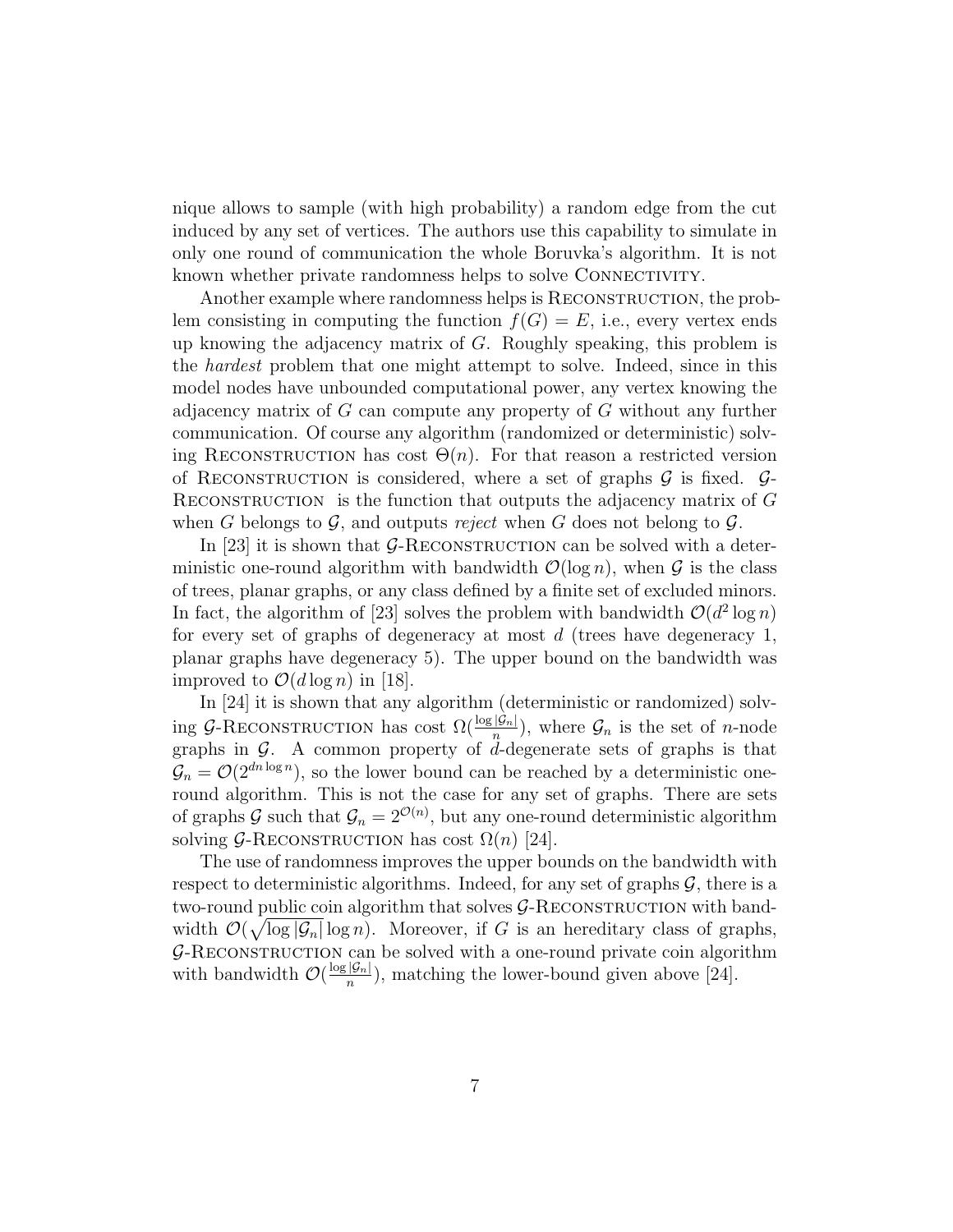#### 1.3. Preliminaries

All our graphs are undirected. So, for any pair  $i, j$  of nodes, the bit number i of node (with identifier) j equals the bit number j of node i. In full words, each edge of the graph is known by the two players corresponding to its end-nodes. All our algorithms use  $\Omega(\log n)$  bits. We assume, w.l.o.g., that in each round each node sends its own number in the message transmitted to the referee (or broadcasted to the other nodes, or written in a whiteboard visible to every node; all these definitions are equivalent).

In this paper we study, among others, the following three boolean functions on graphs.

- TWINS(G) outputs 1 if and only if G has two vertices u and v with the same neighborhood, i.e., such that  $N(u) = N(v)$ .
- TWINS<sub>x</sub>(G) is a "pointed" version of previous function. Its output is 1 if and only if there is a vertex  $y \neq x$  such that  $N(y) = N(x)$ .
- TRANSLATED-TWINS is defined on input graphs G of size  $2n$ , labeled from 1 to 2n. Its output is 1 if and only if G has a vertex  $i \in [n]$ such that, for any vertex  $j \in [n]$ ,  $j \in N(i) \iff j + n \in N(i + n)$ . In other words, the output is 1 if and only if there exists  $i$  such that  $N(i) + n = N(i + n).$

For reductions we also use function  $RECONSTRUCTION(G)$ , whose output is G itself, i.e., the adjacency matrix of G. Note that if a deterministic algorithm computes RECONSTRUCTION on some family of  $n$ -vertex graphs  $\mathcal{G}_n$ , then the cost  $R \cdot b$  of such algorithm must be  $\Omega(\log(|\mathcal{G}_n|)/n)$  [11].

The *message cost* of a one-round algorithm  $P$ , denoted by  $C(P)$ , is the length of the longest message sent to the referee. The deterministic *message size complexity*, denoted  $C^{\text{det}}(f)$ , is the minimum message of any one-round deterministic algorithm computing  $f$ . Analogously, we denote  $C_{\epsilon}^{\text{priv}}(f)$ ,  $C_{\epsilon}^{\text{pub}}(f)$ , the message size complexity for  $\epsilon$ -error public coin and  $\epsilon$ -error private coin algorithms, respectively.

The *simultaneous* k-*player model* can be seen as a generalization of the one-round broadcast congested clique (despite having been introduced much earlier). It is defined as follows. Let f be a function having as input k boolean vectors of length n. There are k players  $\{p_1, \ldots, p_k\}$  who wish to compute the value of f on input  $(x_1, \ldots, x_k) \in (\{0,1\}^n)^k$ . Player  $p_i$  only sees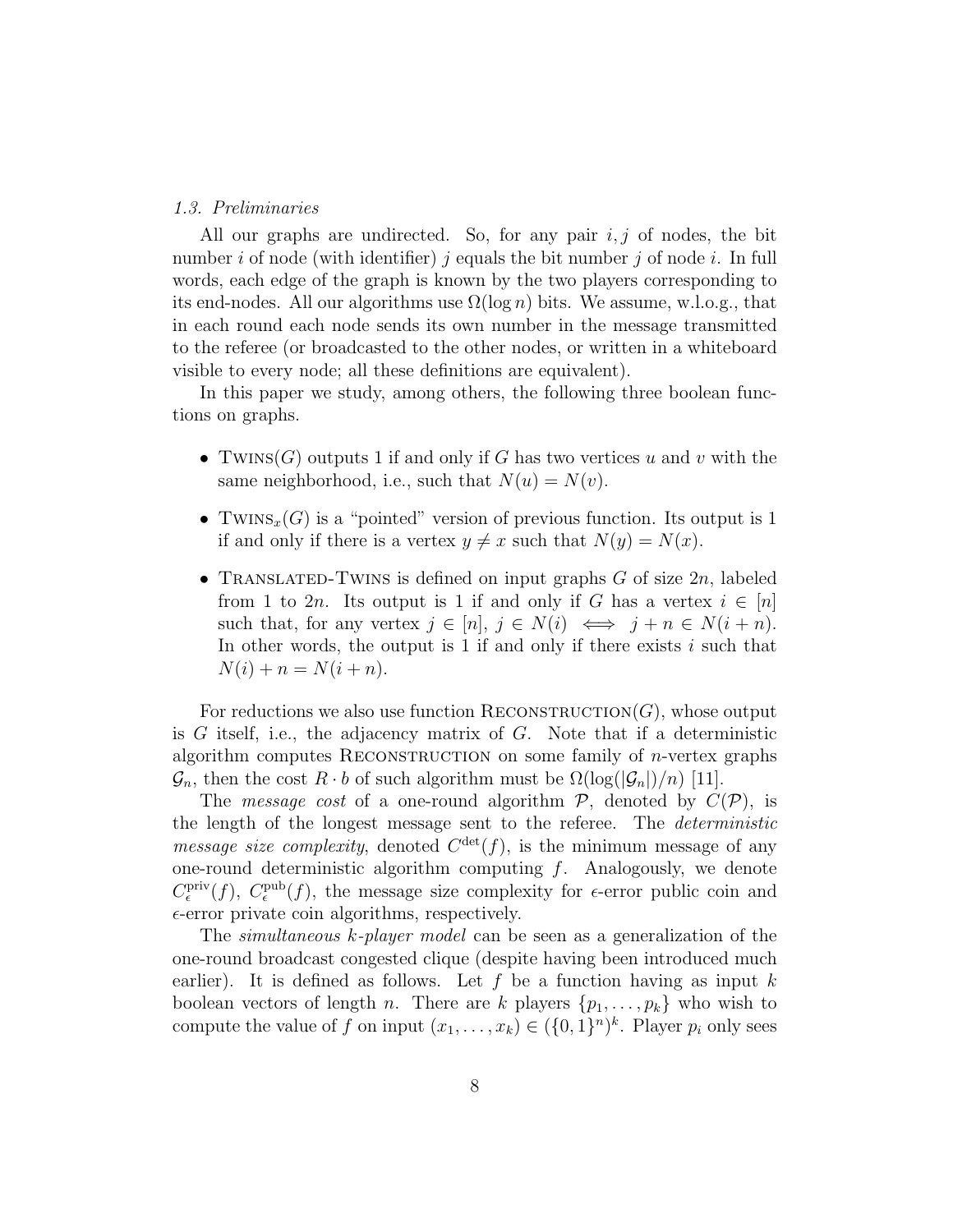the input  $x_i$ , and also knows his/her own index i. All the k players simultaneously send a message to a *referee*. After that, the referee (another player who sees none of the inputs) announces the value  $f(x_1, \ldots, x_k)$  using only the information contained in the  $k$  messages. The mesage size complexities  $C^{\text{det}}(f)$ ,  $C_{\epsilon}^{\text{priv}}(f)$ ,  $C_{\epsilon}^{\text{pub}}(f)$ , are defined as above. (Note that, in the one-round broadcast congested clique model, there is some shared information between the nodes or players: in fact, each edge of the input graph is known by two nodes).

Let us recall some classical results on the simultaneous 2-player model. Babai and Kimmel [14] have shown that the order of magnitude of the private coin randomized message size complexity of any function  $f$  is at least the square root of the deterministic message size complexity of  $f$ . They also characterize completely the function Eq :  $\{0,1\}^n \times \{0,1\}^n \rightarrow \{0,1\}$ , where  $\text{Eq}(x, y) = 1$  iff  $x = y$ .

**Proposition 1** ([14]). Consider the simultaneous 2-player model and a constant  $\epsilon > 0$ . The function Eq on two n-bit boolean vectors has the folbetwing message size complexities:  $C^{\text{det}}(\text{Eq}) = n$ ,  $C_{\epsilon}^{\text{priv}}(\text{EQ}) = \Theta(\sqrt{n})$  and  $C_{\epsilon}^{\text{pub}}(Eq) = \mathcal{O}(1)$ . For any boolean function  $f$ ,  $C_{\epsilon}^{\text{priv}}(f) = \Omega(\sqrt{C^{\text{det}}(f)})$ .

We also use the following result of Chakrabarti *et al.* [10] for private-coin algorithms (the deterministic part is a matter of exercise).

**Proposition 2** ([10]). Consider the boolean function OREQ that takes as input two boolean  $n \times n$  matrices, and the output is 1 if and only if there is some  $1 \leq i \leq n$  such that the *i*-th rows of the two matrices are equal. Then,  $f$   $\sigma$  any  $\epsilon$   $\lt$   $1/2$ ,  $C_{\epsilon}^{\text{priv}}(\text{OREQ}) = \Omega(n\sqrt{N})$  $\overline{n}$ ). Also,  $C^{\text{det}}(\text{OREQ}) = \Theta(n^2)$ .

#### 2. Public versus private randomness for multi-round algorithms

We start this section by showing that, in the broadcast congested clique model, private and public coin multi-round algorithms are equivalent (up to a logarithmic factor).

**Theorem 1.** Let  $\epsilon, \delta > 0$  be such that  $\epsilon < 1/3$ , and let f be a function  $f : \mathcal{G}_n \to \{0,1\}$ , where  $\mathcal{G}_n$  is the set of all graphs of size n. For every Rround  $\epsilon$ -error public coin algorithm computing f in the broadcast congested clique model with bandwidth b, there exists an  $(R + 1)$ -round  $(\epsilon + \delta)$ -error private coin algorithm computing f in the broadcast congested clique model with bandwidth  $b + \log(n) + \log(\delta^{-1})$ .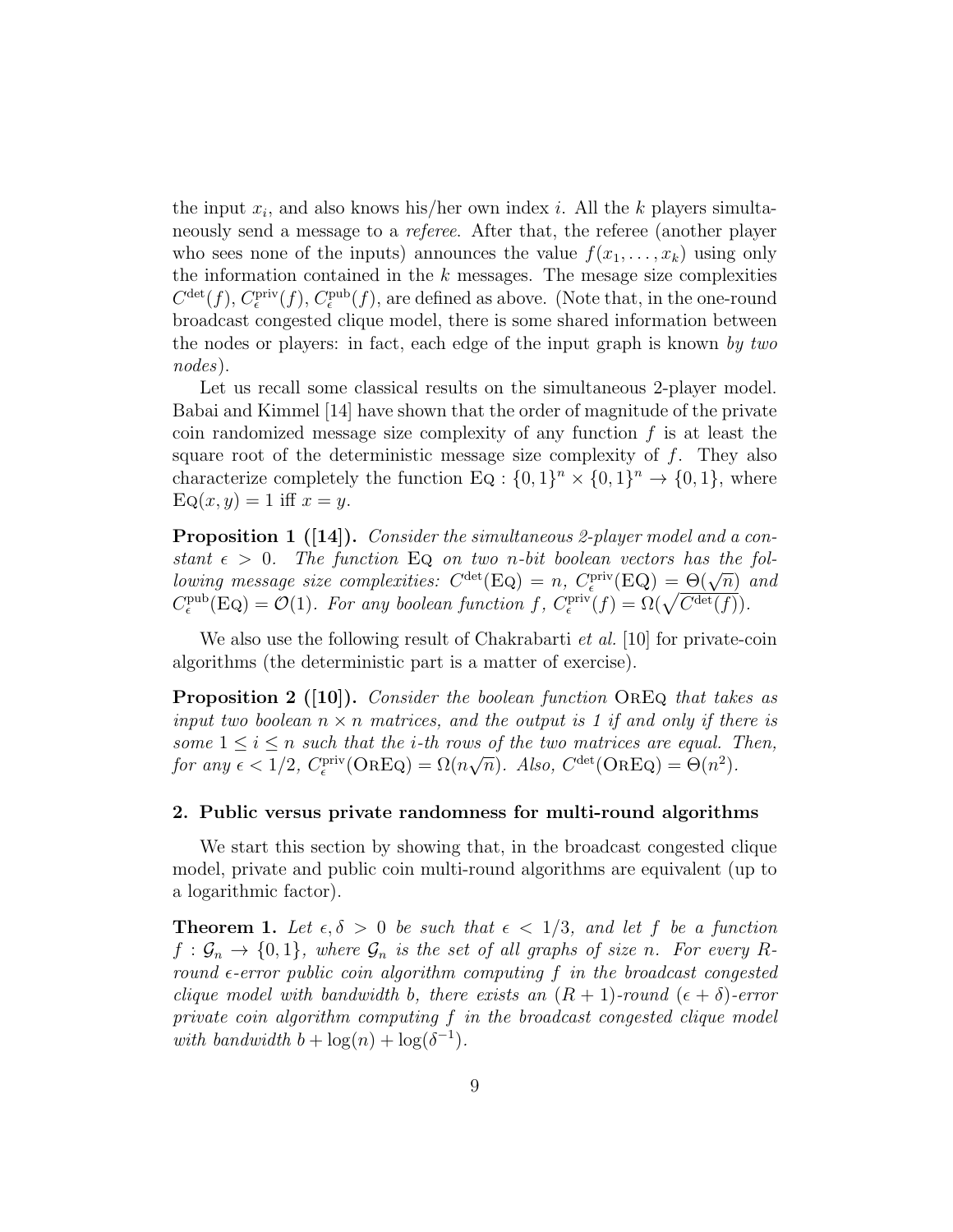To show this theorem we follow the same arguments of Newman for the two-player case [9]. Intuitively, to construct a private coin algorithm from a public coin algorithm, we may ask to an arbitrary node to privately generate the number of random bits required to run the public coin algorithm, and communicate those bits to the other nodes in a first round. However, in our definition of randomized algorithms, we did not bound the number of random bits that an algorithm is able to use, so this first round may require a very big bandwidth (or too many rounds). In the next lemma, we show that by slightly increasing the error, we can transform any public coin algorithm that uses an arbitrary number of random bits, into another public coin algorithm that uses a number of random bits that is logarithmic in the size of the input.

**Lemma 1.** Let  $\epsilon, \delta > 0$  be such that  $\epsilon < 1/3$ , and let f be a function  $f : \mathcal{G}_n \to$  ${0,1}$ , where  $\mathcal{G}_n$  is the set of all graphs of size n. Suppose that there exists an R-round  $\epsilon$ -error public coin algorithm  $\mathcal P$  computing  $f$  in the broadcast congested clique model with bandwidth b. Then, there exists an R-round  $(\epsilon + \delta)$ -error public coins algorithm  $\mathcal{P}'$  computing f in the broadcast congested clique model with bandwidth b that uses  $\mathcal{O}(\log n + \log \delta^{-1})$  public random bits.

**Proof** Roughly, the proof shows that it is possible to fix a *small* sample of the set of all possible random bis produced by  $P$ . When the algorithm picks vectors uniformly at random from the sample, there is only a small increase on the error of the algorithm. This sample is represented by a vector  $\vec{q}$ , which we are assuming to be public (it is a part of algorithm  $\mathcal{P}'$ ). In  $\mathcal{P}'$ the nodes collectively choose a vector from  $\vec{q}$  uniformly at random using the public coins, and then simulate  $\mathcal{P}$ .

Let G be the input graph and denote by  $x_i$  the input of node i. Let q be the random variable corresponding to the public random bits produced by P on input G. We call  $\mathcal{P}(G, q)$  the random variable corresponding to the output of the algorithm  $\mathcal P$  on input G and public coins q. Now denote by  $Z(G, \mathbf{q})$  the random variable indicating whether  $\mathcal{P}(G, \mathbf{q})$  equals  $f(G)$ . Formally:

$$
Z(G, \mathbf{q}) = \begin{cases} 1 & \text{if } \mathcal{P}(G, \mathbf{q}) \neq f(G), \\ 0 & \text{otherwise.} \end{cases}
$$

Since  $P$  has error probability  $\epsilon$ , then for every fixed graph G, the expected value of  $Z(G, \mathbf{q})$  is  $\epsilon$ . Indeed,  $E_q(Z(G, \mathbf{q})) = Pr(Z(G, \mathbf{q}) = 1) = Pr(\mathcal{P}(G, \mathbf{q}) \neq 1)$  $f(G)) = \epsilon.$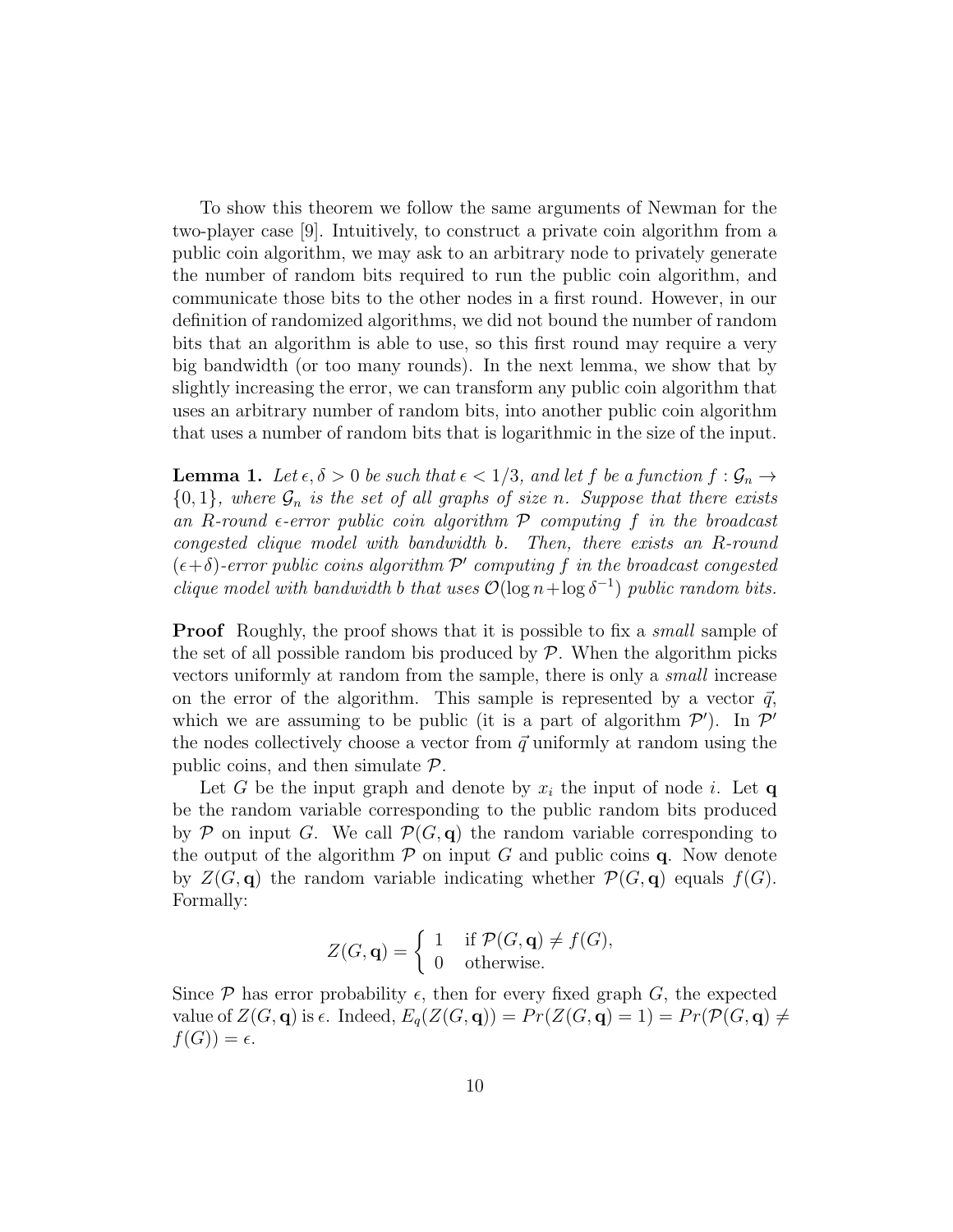For  $t = (2n^2)/(3\delta^2)$ , let  $\vec{q} = q_1, \ldots q_t$  be t realizations of the public coins of P. Define the following public coin algorithm  $\mathcal{P}_{\vec{q}}$  as follows. On input G, each node picks (using the public coin) uniformly at random an integer  $i \in \{1, \ldots, t\}$ , and then runs  $P$  on input G with random string  $q_i$ . In other words, they pick  $i \in \{1, \ldots t\}$  and, compute  $\mathcal{P}(G, q_i)$ .

Suppose we pick  $\vec{q} = q_1, \dots, q_t$  independently and uniformly at random, and fix a graph G. For each  $i \in [t]$ , let  $\eta_i(G)$  be a random variable defined as  $\eta_i(G) = Z(G, q_i) - \epsilon$ . Note that  $\{\eta_1(G), \ldots, \eta_t(G)\}\)$  are independent,  $E_{\vec{q}}(\eta_i(G)) = E_{\vec{q}}(Z(G, q_i)) - \epsilon = 0$ , and  $|\eta_i(G)| \leq 1$  (since  $\epsilon < 1/2$ ). Therefore, we can use a Chernoff bound to obtain:

$$
Pr_{\vec{q}}\left(\sum_{i\in[t]} \eta_i(G) > \delta \cdot t\right) \le e^{-\delta^2 \cdot t/2} = 2^{-\delta^2 \cdot t/2 \cdot \log(e)} = 2^{-n^2 \cdot \log(e)/3} < 2^{-n^2}.
$$

Then,

$$
Pr_{\vec{q}}\left(\exists G \in \mathcal{G}_n, \sum_{i \in [t]} \eta_i(G) > \delta \cdot t\right) \leq \sum_{G \in \mathcal{G}_n} Pr_{\vec{q}}\left(\sum_{i \in [t]} \eta_i(G) > \delta \cdot t\right) < \sum_{G \in \mathcal{G}_n} 2^{-n^2} = 2^{\binom{n}{2}} \cdot 2^{-n^2} < 1
$$

Thus

$$
Pr_{\vec{q}}\left(\forall G \in \mathcal{G}_n, \sum_{i \in [t]} \eta_i(G) \leq \delta \cdot t\right) > 0.
$$

We deduce that there exists a choice  $\overline{q} = (q_1, \ldots, q_t)$  such that

$$
\frac{1}{t}\sum_{i\in[t]}Z(G,q_i)\leq \epsilon+\delta \quad \forall G\in\mathcal{G}_n
$$

We define  $\mathcal{P}' = \mathcal{P}_{\overline{q}}$ , and we obtain that,  $\forall G \in \mathcal{G}_n$ :

$$
Pr_i(\mathcal{P}'(G,i) \neq f(G)) = \sum_{i \in [t]} Pr([\text{the algorithm chooses } i] \land [\mathcal{P}(G, q_i) \neq f(G)])
$$
  

$$
\leq \frac{1}{t} \sum_{i \in [t]} Z(G, q_i) \leq \epsilon + \delta
$$

Therefore  $\mathcal{P}'$  is an R-round  $(\epsilon + \delta)$ -error public coin algorithm for f in the broadcast congested clique model, that uses  $\lceil \log t \rceil = \mathcal{O}(\log n + \log \delta^{-1})$ random bits.  $\Box$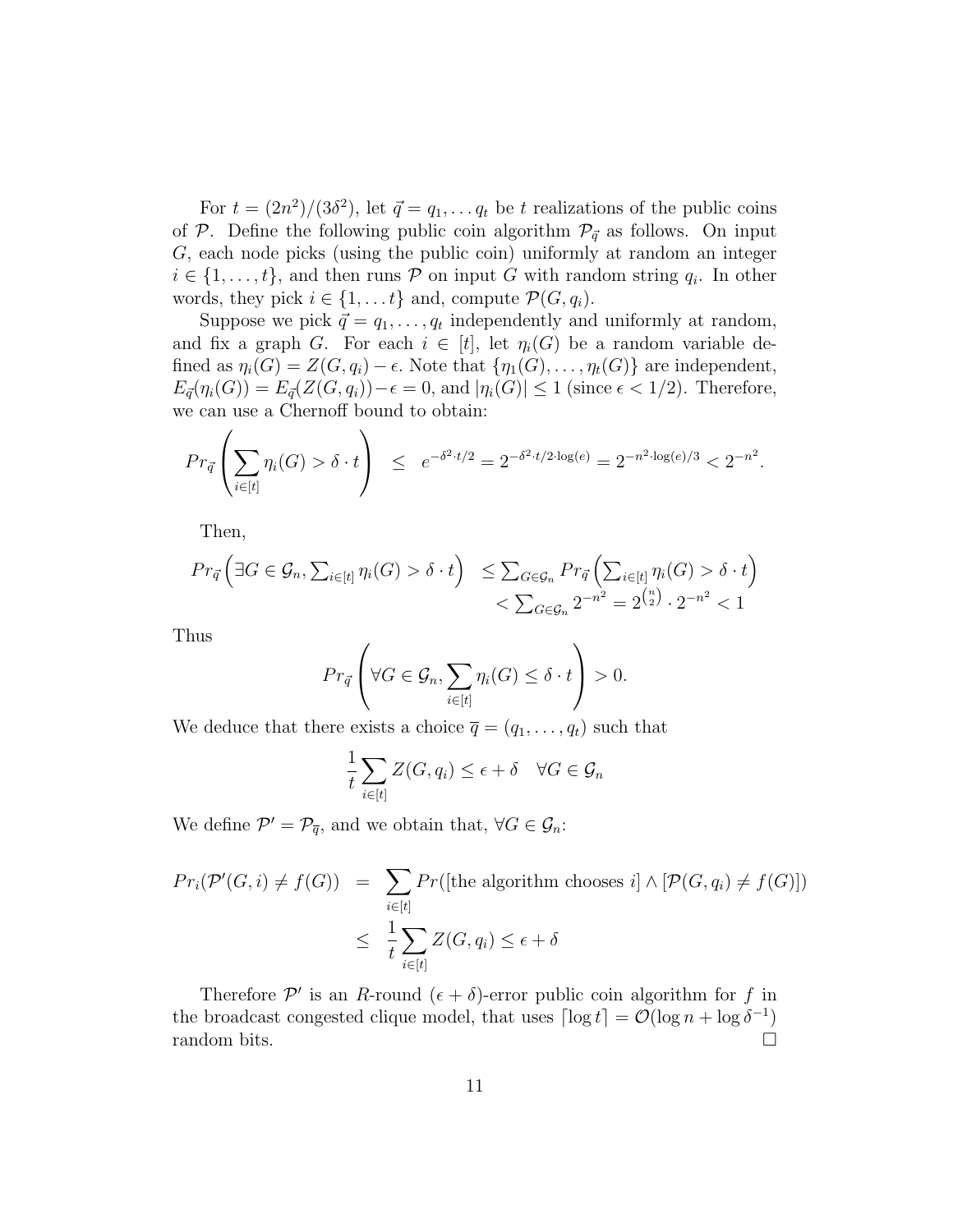We are now ready to show Theorem 1.

**Proof of Theorem 1.** Let  $P$  be an algorithm as in the statement of the theorem, and for  $\delta > 0$  let  $\mathcal{P}'$  be the algorithm obtained from  $\mathcal P$  using Lemma 1, i.e.,  $\mathcal{P}'$  is an R-round  $(\epsilon + \delta)$ -error public coin algorithm in the broadcast congested clique model, that uses  $\lceil \log t \rceil = \mathcal{O}(\log n + \log \delta^{-1})$  random bits. We simply construct an  $(\epsilon + \delta)$ -error private coin algorithm  $\mathcal{P}''$  on the broadcast congested clique model as follows. First, node 1 produces (using its private coins) a Boolean random vector q of size  $\lceil \log t \rceil$ , and communicates it in the first round. Then, all the nodes simulate  $\mathcal{P}'$  on their inputs considering q as a public random vector. Clearly,  $\mathcal{P}''$  runs in  $R+1$  rounds and has bandwidth  $b + \lceil \log t \rceil = \mathcal{O}(b + \log n + \log \delta^{-1})$  $\Box$ 

We end this section giving a deterministic lower bound for multi-round protocols solving GraphEq. This problem separates deterministic from randomized multi-round algorithms, because, as we will show in Theorem 4, there is a one-round public coin algorithm solving GraphEq with high probability and bandwidth  $\mathcal{O}(\log n)$ . (Recall that GRAPHEQ(G) is defined over labeled graphs of size  $2n$ : it equals 1 if and only if the adjacency matrix of  $G[\{1,\ldots,n\}]$  is equal to the adjacency matrix of  $G[\{n+1,\ldots,2n\}].$ 

**Theorem 2.** Any deterministic algorithm that computes GRAPHEQ in the broadcast congested clique model has cost  $R \cdot b = \Omega(n)$ .

**Proof** Let  $P$  be a deterministic algorithm that computes GRAPHEQ in the broadcast congested clique model, with cost  $g(n)$  on input graphs of size  $2n$ . Call  $m = \binom{n}{2}$  $\binom{n}{2}$ , and let  $x, y \in \{0, 1\}^m$  be an input of problem Eq<sub>m</sub>. Let  $G_x$ and  $G_y$  be graphs of size n, where the vertex set is [n] and the edge sets are given by x and y, interpreted as their adjacency matrices. Consider now the graph of size 2n called  $G_{x,y}$ , which is the union of  $G_x$  and  $G_y$ , after relabeling each vertex *i* of  $G_y$  by  $i + n$  (see Figure 1).

Note that GRAPHEQ( $G_{x,y}$ ) equals 1 if and only  $G_x = G_y$ , i.e., if  $x = y$ . We define a two-player algorithm  $\mathcal{P}'$  for Eq<sub>m</sub> as follows. At each round, Alice (resp. Bob) simulates algorithm  $P$  on each vertex of  $G_x$  (resp.  $G_y$ ), and communicates the obtained messages. Since the cost of  $P$  in  $G_{x,y}$  is  $g(n)$ , the cost of algorithm  $\mathcal{P}'$  is  $n \cdot g(n)$ . Recall that the deterministic cost of  $\mathrm{Eq}_m$ is  $\Omega(m)$ . We obtain that  $n \cdot g(n) = \Omega(\binom{n}{2})$  $\binom{n}{2}$ , so  $g(n) = \Omega(n)$ .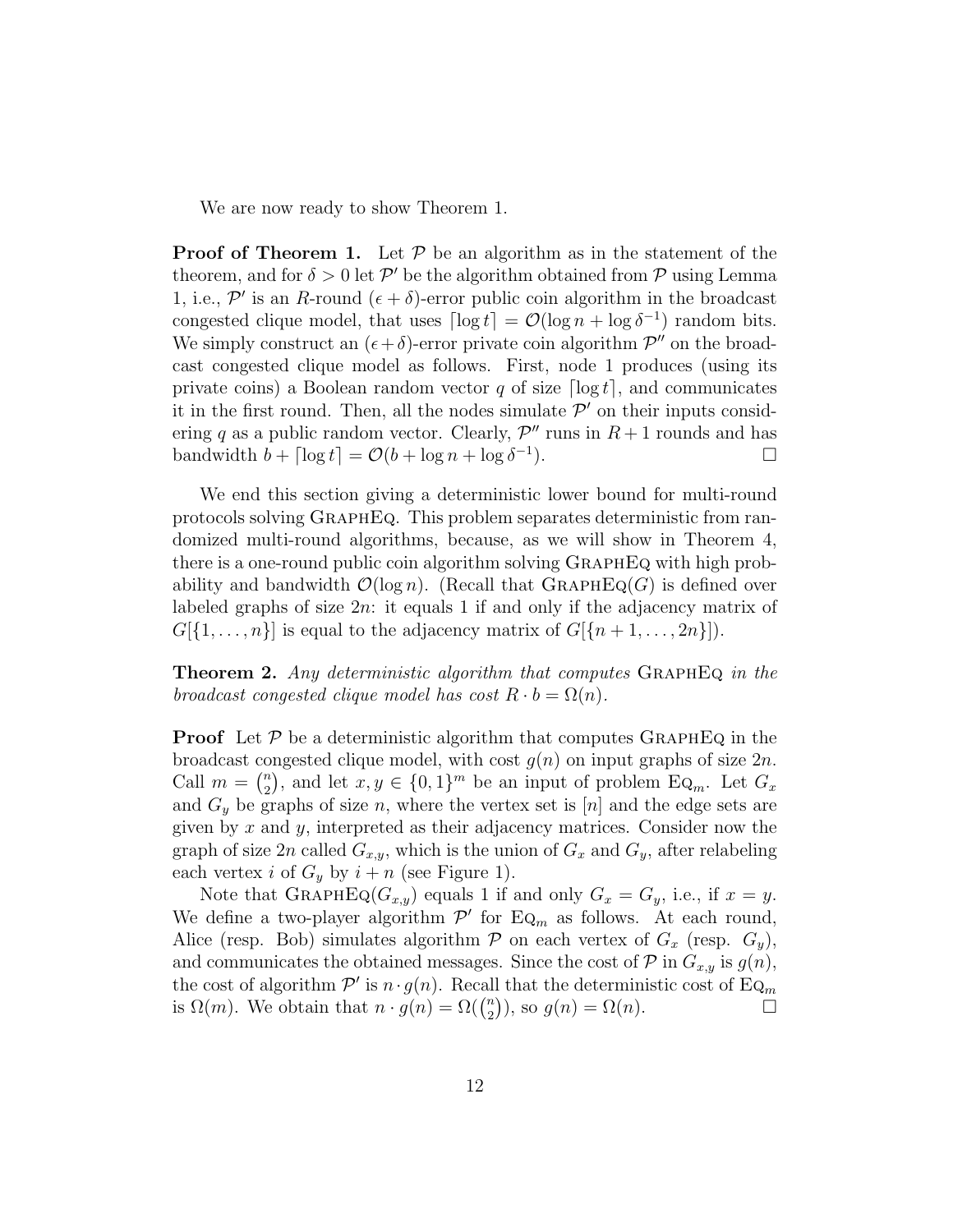

Figure 1: Reduction of EQ<sub>m</sub> to GRAPHEQ where  $n = 4$ , and the inputs of EQ<sub>m</sub> are  $x = (1, 1, 1, 0, 0, 1)$  and  $y = (1, 1, 1, 0, 1, 0)$  (the coordinates 1 (resp. 0) in x represent the presence (absence) of edges  $({1, 2}, {1, 3}, {1, 4}, {2, 3}, {2, 4}, {3, 4})$  in  $G_{x,y}$ , while the coordinates of y represent edges  $({5, 6}, {5, 7}, {5, 8}, {6, 7}, {6, 8}, {7, 8}).$ 

#### 3. One-round algorithms

#### 3.1. Deterministic algorithms

Theorem 3. The one-round deterministic message size complexity of functions TWINS, TWIN<sub>x</sub> and TRANSLATED-TWINS is  $\Theta(n)$ .

The upper bounds of  $\mathcal{O}(n)$  are trivial so we only need to prove the lower bounds. For the first two problems, we use the following reduction.

**Lemma 2.** Assume that there is a one-round deterministic algorithm solving TWINS (resp. TWINS<sub>2n+1</sub>) on  $(2n + 1)$ -node graphs using messages of size  $g(n)$ . Then one can solve RECONSTRUCTION in one round on n-node graphs using messages of size  $2q(n)$ .

**Proof** Let G be an arbitrary *n*-node graph, i an integer between 1 and n and S a subset of  $\{1, \ldots, n\}$  not containing i. Denote by  $H(i, S)$  the graph on  $2n + 1$  nodes obtained as follows (see Figure 2):

- 1.  $H[\{1,\ldots,n\}]=G.$
- 2. For each  $n + 1 \leq j \leq 2n$ , its unique neighbor with identifier at most n is  $j - n$ .
- 3. Node  $2n+1$  is adjacent to the nodes of S and to  $i+n$  (and to no other node).

**Claim.** We claim that  $TWINS(H(i, S))$  (resp.  $TWINS_{2n+1}(H(i, S))$  is true if and only if  $N_G(i) = S$ .

Clearly, if  $N_G(i) = S$  then node i is a twin of  $2n + 1$  in graph H. Conversely, we prove that if  $H(i, S)$  has two twins u and v then one of them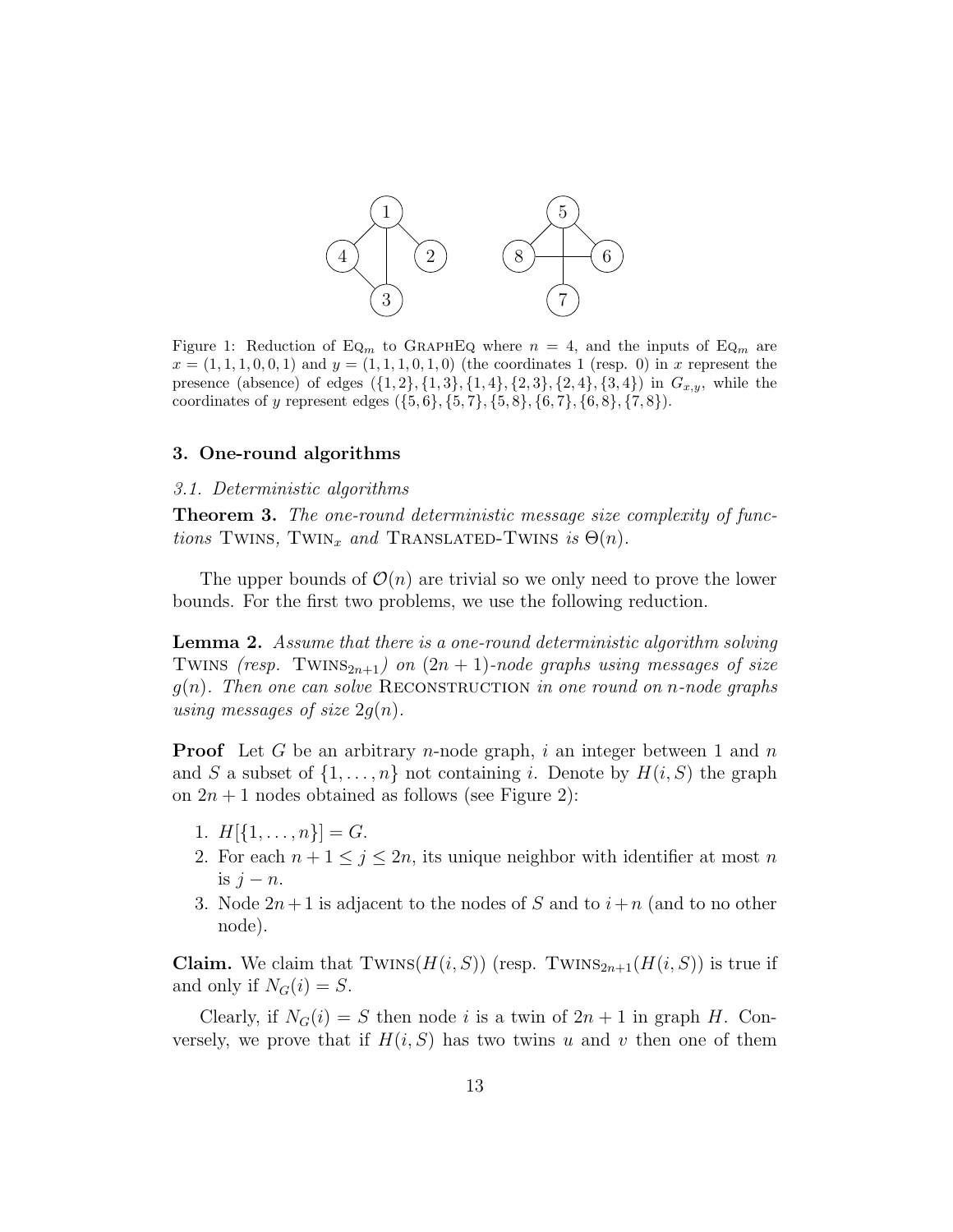is  $2n + 1$ . This comes from the fact that the edges between  $\{1, \ldots, n\}$ and  $\{n+1,\ldots,2n\}$  in  $H(i, S)$  form a matching. So, no two nodes of  $\{1, \ldots, 2n\}$  may be twins. Now, assume that  $2n + 1$  has a twin u. Since  $N_{H(i,S)}(2n+1) \cap \{n+1,\ldots,2n\} = \{i+n\}$ , the only possibility is that  $u = i$ . Eventually, i and  $2n+1$  are twins if and only if  $N_G(i) = S$ , which proves our claim.

Now, assume that we have a distributed algorithm for Twins (or for TWINS<sub>2n+1</sub>) on graphs with  $2n + 1$  nodes. We construct an algorithm for RECONSTRUCTION on an arbitrary *n*-node graph  $G$ .

The players construct their messages as follows. Each node  $i$  sends the message  $m_i$  that it would send in the TWINS algorithm if it had neighborhood  $N_G(i) \cup \{i+n\}$  and the message  $m_i^+$  that it would send in the same algorithm with neighborhood  $N_G(i) \cup \{i+n, 2n+1\}$ . That makes messages of size  $2g(n)$ .

The referee needs to retrieve the neighborhood  $N<sub>G</sub>(i)$  for each i, from the set of messages. For each i and each subset S of  $\{1, \ldots, n\}$  not containing i, she simulates the behavior of the referee for TWINS on graph  $H(i, S)$ . For this purpose, for each  $j \leq n$ , she uses message  $m_j$  if  $j \notin S$  and message  $m_j^+$  if  $j \in S$ . The messages for nodes  $k > n$  can be constructed directly by the referee. Note that  $TWINS(H(i, S))$  is true iff  $N<sub>G</sub>(i) = S$ . Thus, she can reconstruct  $N_G(i)$ . Eventually, this allows to solve RECONSTRUCTION on graph  $G$ . The same argument works if we replace the TWINS algorithm by TWINS<sub>2n+1</sub>.

**Remark 1.** Since problem RECONSTRUCTION on n-node graphs requires messages of size  $\Omega(n)$ , we conclude that any deterministic algorithm for either TWINS or TWINS<sub>2n+1</sub> also requires messages of size  $\Omega(n)$ .

For problem TRANSLATED-TWINS, we provide a reduction from OREQ (see Proposition 2 in Section 1.3). This reduction will be used in both the deterministic and private coin settings. (Recall that OrEq takes as input two boolean matrices, and the output is 1 if and only if some row  $i$  of the two matrices are equal).

**Lemma 3.** Assume that there is a one-round algorithm solving TRANSLATED-TWINS for 6n-node graphs using messages of size  $g(n)$ , in any of our three settings. Then, there is a one-round algorithm for function OrEq, in the same setting, using messages of size  $3nq(n)$ .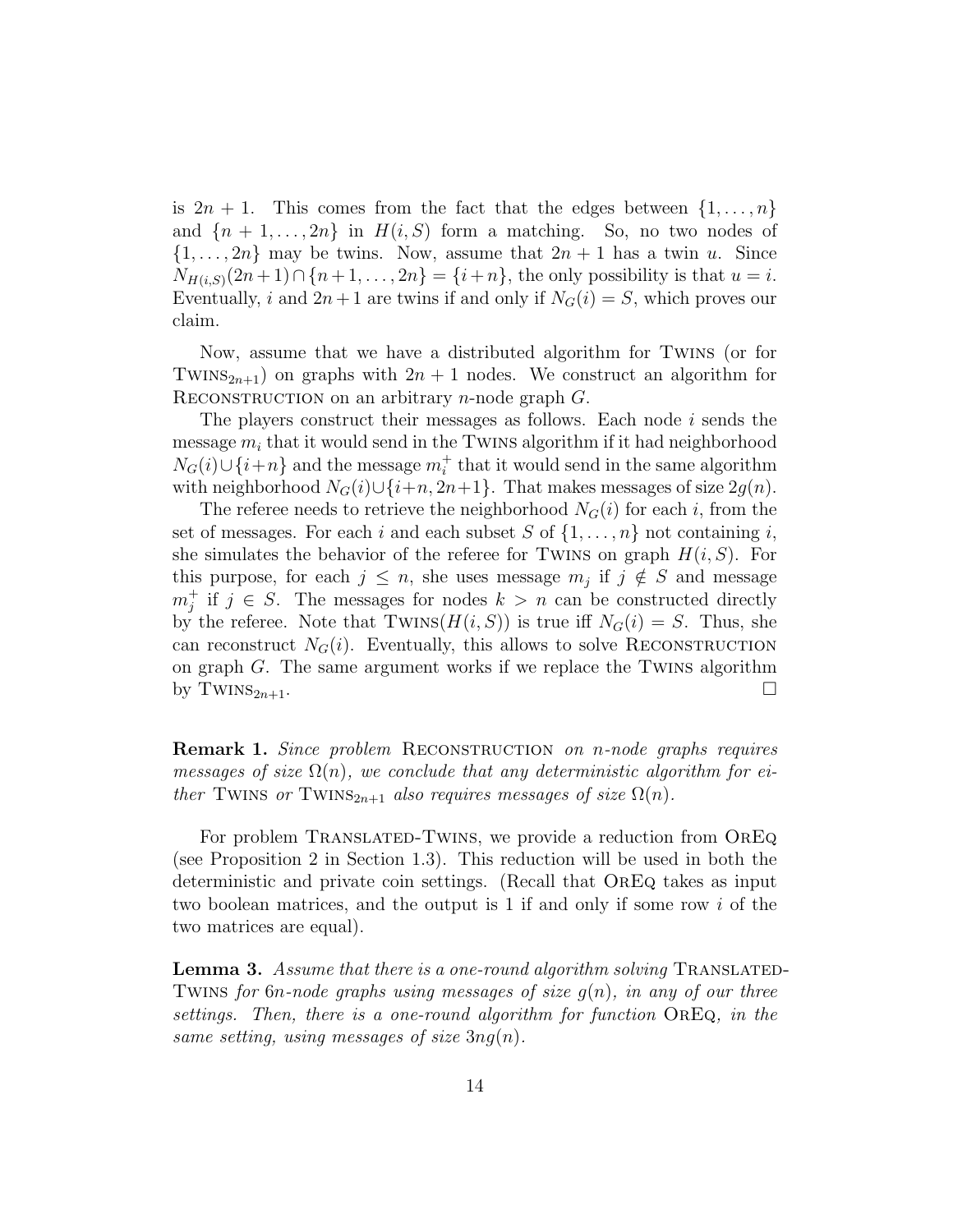

Figure 2:  $H(4, S)$ , when  $S = \{1, 3, 5\}$ .

**Proof** Let x and y be two  $n \times n$  boolean matrices. We construct a graph  $G_{x,y}$  with 6n nodes such that TRANSLATED-TWINS $(G_{x,y}) = \text{OREQ}(x, y)$ . The graph G is formed by two connected components  $G_x^1$  and  $G_y^2$  of 3n nodes each, encoding the two matrices as follows (see Figure 3 for an example).

 $G_x^1$  has 3n nodes numbered from 1 to 2n and from  $5n + 1$  to 6n. For any  $i, j \in \{1, ..., n\}$  we put an edge between node  $i$  and node  $j + n$  if and only if  $x_{i,j} = 1$ . Also, for any  $i \in \{1, \ldots, n\}$  we put an edge between node  $i + n$  and node  $i + 4n$ . In other words, the node subsets  $\{1, \ldots, n\}$  and  ${n+1, \ldots, 2n}$  induce a bipartite graph representing matrix x, and the node subsets  $\{n+1,\ldots,2n\}$  and  $\{5n+1,\ldots,6n\}$  induce a perfect matching.

The construction of  $G_y^2$ , with nodes numbered from  $2n+1$  to  $5n$  is similar. For any  $i, j \in \{1, \ldots, n\}$  we put an edge between node  $i+3n$  and node  $j+4n$ if and only if  $y_{i,j} = 1$ . Also, for any  $i \in \{1, \ldots, n\}$ , we put an edge between node  $4n + i$  and node  $2n + i$ . Thus the node subsets  $\{3n + 1, \ldots, 4n\}$  and  $\{4n+1,\ldots,5n\}$  form a bipartite graph corresponding to matrix y. The subsets  $\{4n+1,\ldots,5n\}$  and  $\{2n+1,\ldots,3n\}$  induce a matching.

We claim that TRANSLATED-TWINS $(G_{x,y}) = \text{OREQ}(x, y)$ . Assume that  $OREQ(x, y) = 1$ . Then, there is an index i such that the i-th row of x equals the *i*-th row of y. Then, by construction, the neighborhood of node  $i + 3n$  in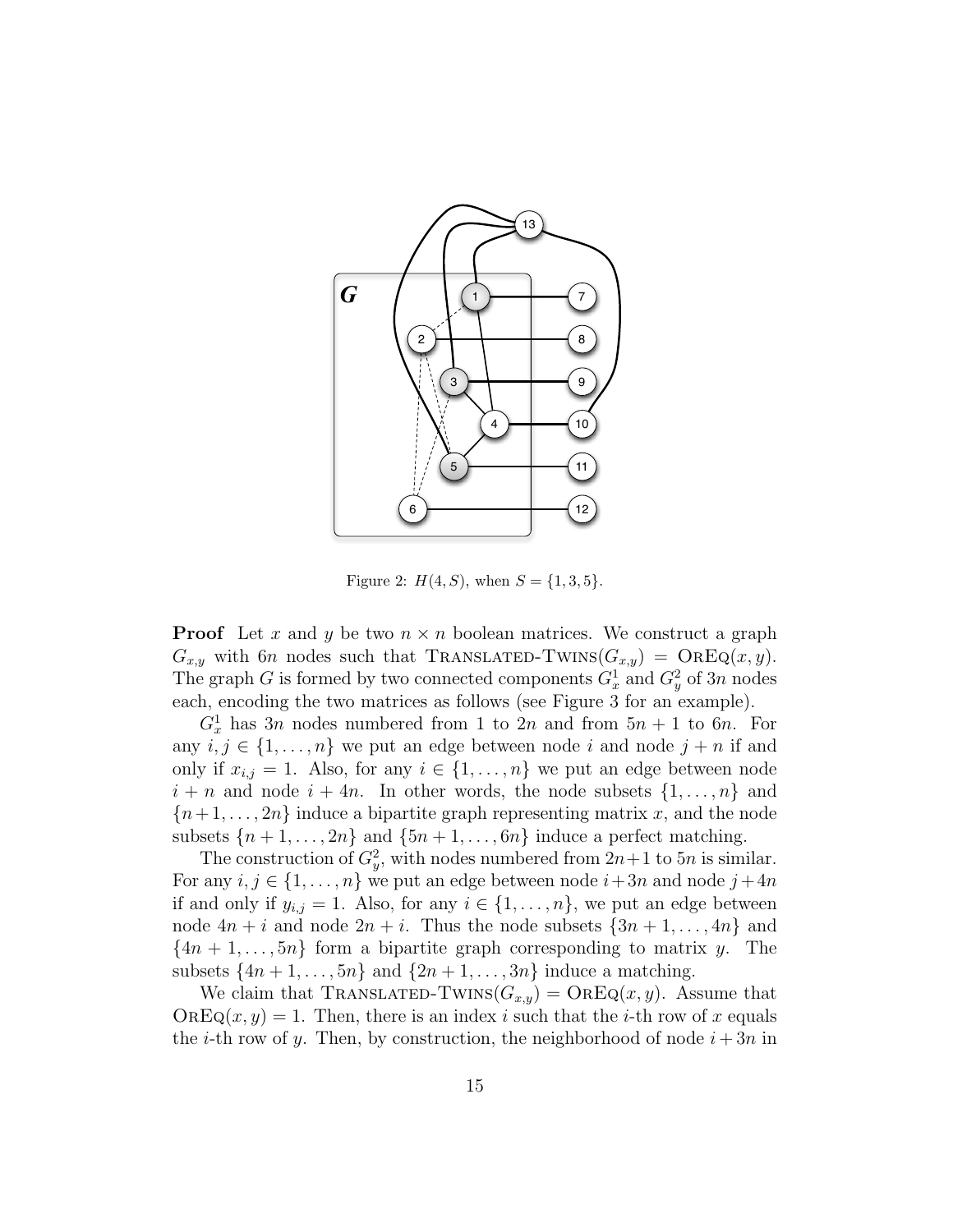

Figure 3: Examples of graphs  $G_x^1$  (top) and  $G_y^2$  (bottom), for a given input  $(x, y)$ . This is a yes instance since  $x_3 = y_3$ .

 $G_{x,y}$  is the neighborhood of node i, translated by an additive term  $3n$ .

Conversely, assume that there is some node  $u \in \{1, \ldots, 3n\}$  such that the neighborhood of u is the translated neighborhood of  $u+3n$ . By construction, the only possibility is that  $u \leq n$  (because of the numberings of the matchings the other nodes cannot have translated twins). Thus, the  $u$ -th rows are the same in both matrices.

To complete the proof of our lemma, assume that we have a algorithm for TRANSLATED-TWINS for graphs with  $3n$  nodes, with  $g(n)$  bits per message. We design the following algorithm for OREQ. (Recall that, in OREQ, each player has a matrix, say  $x$  for the first one and  $y$  for the second one). The first player constructs graph  $G_{x,0} = (G_x^1, G_0^2)$ , the second constructs  $G_{0,y} = (G_0^1, G_y^2)$  (here 0 denotes the  $n \times n$  boolean matrix whose elements are all 0). The first player sends the  $3n$  messages corresponding to the nodes of  $G_x^1$  in the TRANSLATED-TWINS algorithm for graph  $G_{x,0}$ . The second player sends the 3n messages corresponding to the nodes of  $G_y^2$  in algorithm TRANSLATED-TWINS for  $G_{0,y}$ . The referee collects these 6n mes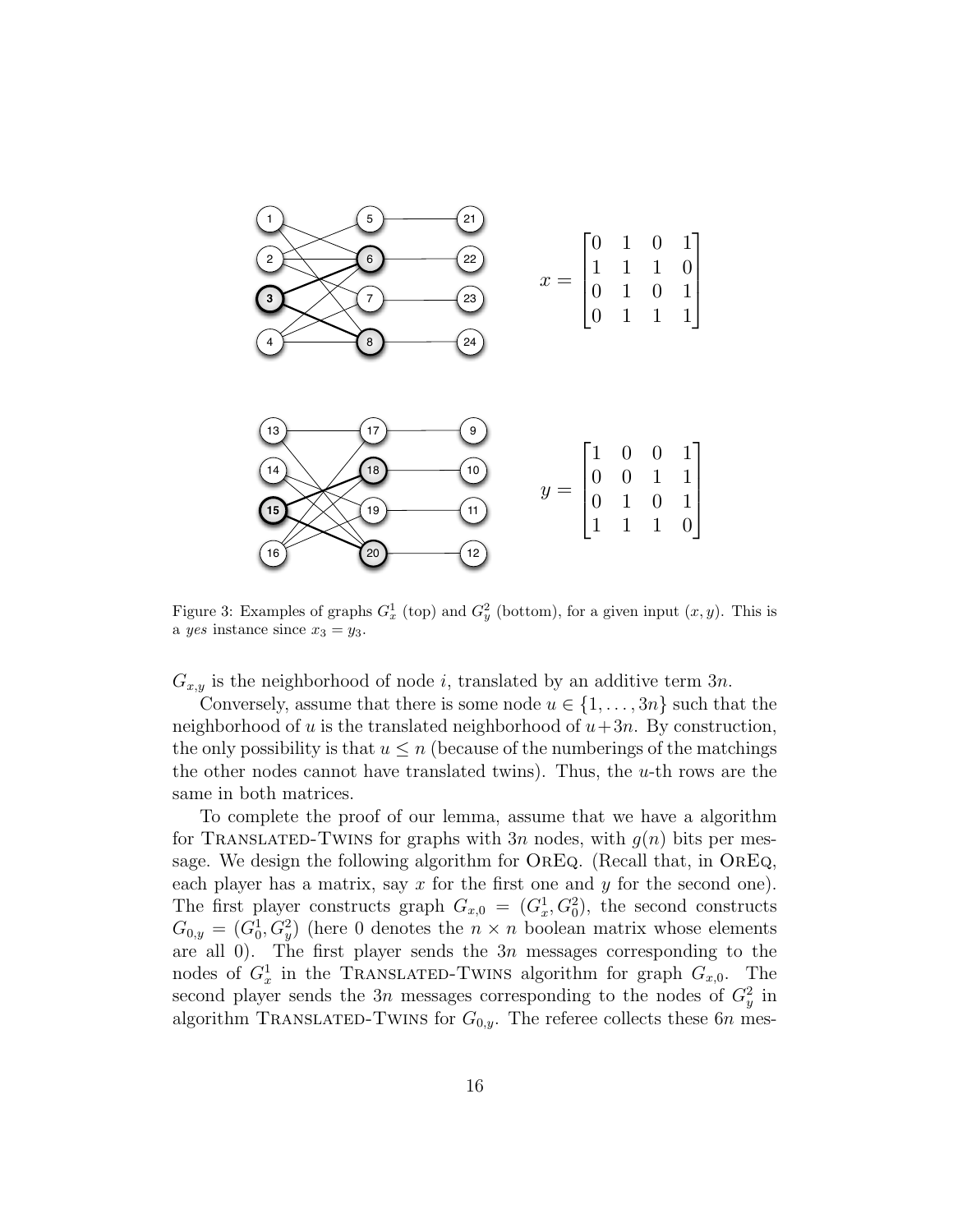sages; observe that they are exactly those sent by algorithm TRANSLATED-TWINS for the graph  $G_{x,y}$ . She applies the same algorithm as the referee of Translated-Twins would apply on these messages. By the claim above, its output is TRANSLATED-TWINS( $G_{x,y}$ ). Thus,  $OREQ(x, y)$ . Note that the messages used here are of size  $\mathcal{O}(3ng(n))$  and that our arguments hold for any type of algorithm.  $\square$ 

Remark 2. Since, in the deterministic framework, problem OREQ requires messages of size  $\Omega(n^2)$ , we conclude that any one-round deterministic algorithm for problem TRANSLATED-TWINS requires messages of size  $\Omega(n)$ . This completes the proof of Theorem 3.

**Remark 3.** The lower-bound construction given in the proof of Lemma 3 also holds for connected graphs. Indeed, it is enough to add an edge between vertices numbered  $5n + 1$  and  $2n + 1$  to obtain a connected graph without creating unwanted translated-twins.

#### 3.2. Randomized algorithms

**Theorem 4.** For any constant  $c > 0$ , TWINS, TWIN<sub>x</sub>, TRANSLATED-TWINS and GRAPHEQ can be solved with one-round public coin algorithms using messages of size  $O(\log n)$  and  $1/n^c$  one-sided error. Problem TWIN<sub>x</sub> can also be solved with a one-round private coin algorithm using messages of size  $O(\log n)$  and  $1/n^c$  one-sided error.

**Proof** Let  $n^{c+3} < p \leq 2n^{c+3}$  be a prime number. A random  $t \in \mathbb{Z}_p$  is chosen uniformly at random using  $\mathcal{O}(\log(n))$  public random bits (the prime field of order p is represented by  $\mathbb{Z}_p$ , the set of integers modulo p). Given an *n*-bit vector  $a = (a_1, \ldots, a_n)$ , consider the polynomial  $P_a = a_1 + a_2X +$  $a_3X^2 + \ldots a_nX^{n-1}$  in  $Z_p[X]$  and let  $FP(a,t) = P_a(t)$ .  $FP(a,t)$  is sometimes called the "fingerprint" of vector  $a$ . Clearly, two equal vectors have equal fingerprints, and, more important, for any two different vectors  $a$  and  $b$ , the probability that  $FP(a, t) = FP(b, t)$  is at most  $1/n^{c+2}$  (because the polynomial  $P_a-P_b$  has at most n roots and t was chosen uniformly at random, thus the probability that t is a root of  $P_a-P_b$  is at most  $1/n^{c+2}$ , see e.g., [25]).

Let  $x_i$  be the input vector of player (node) i, i.e., the characteristic function of its neighborhood  $N(i)$ . A one-round algorithm for TWINS consists in each node sending the message  $m_i = FP(x_i, t)$ . The referee outputs 1 if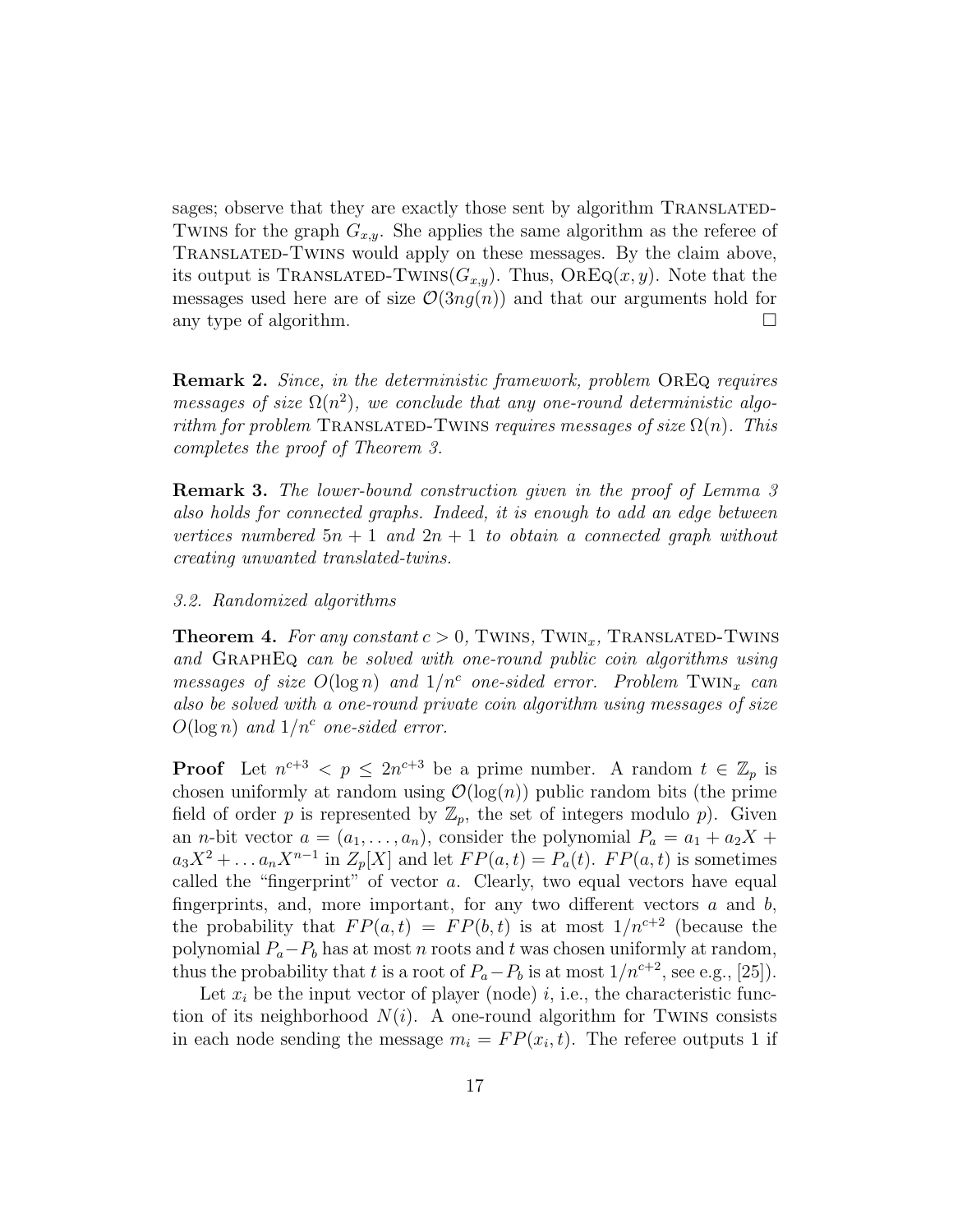and only if  $m_i = m_j$  for some pair  $i \neq j$ . A one-round algorithm for TWINS<sub>x</sub> sends the same messages, but this time the referee checks whether  $m_x = m_i$ for some  $i \neq x$ .

The algorithm for TRANSLATED-TWINS on  $n$ -node graphs is slightly different. If a node  $i \leq n/2$  has a neighbor  $j > n/2$ , it sends a special "no" message specifying that it cannot be a candidate for having a translated twin. Otherwise, let  $y_i^1$  be the  $n/2$ -bit vector formed by the  $n/2$  first bits of  $x_i$ . Thus,  $y_i^1$  is the characteristic vector of  $N(i) \cap \{1, \ldots, n/2\}$ . Player *i* sends the message  $m_i = FP(y_i^1, t)$ . Symmetrically, for nodes labelled  $i > n/2$ , if i has some neighbor  $j \leq n/2$ , it sends the "no" message. Otherwise, let  $y_i^2$  be the  $n/2$ -bit vector formed by the last  $n/2$  bits of  $x_i$ . Hence,  $y_i^2$  corresponds to  $N(i) \cap \{n/2, \ldots, n\}$ , "translated" by  $-n/2$ . Player i sends the message  $m_i = FP(y_i^2, t)$ . Then, the referee returns 1 if  $m_i = m_{i+n/2}$  for some  $i \leq n/2$ .

Clearly, for TWINS (resp. TWIN<sub>x</sub>, TRANSLATED-TWINS), if the input graph is a yes-instance, then the algorithm outputs 1. The probability that TWINS answers 1 on a no-instance is the probability that  $FP(m_i, t)$  =  $FP(m_j, t)$  for two nodes i and j with different neighborhoods. For each fixed pair of nodes this probability is at most  $1/n^{c+2}$ , so altogether the probability of a wrong answer is at most  $1/n^c$ . With similar arguments for TWINS<sub>x</sub> and TRANSLATED-TWINS the probability of a wrong answer is at most  $1/n^{c+1}$ , since the referee makes  $n$  tests and each may be a false positive with probability at most  $1/n^{c+2}$ .

For GRAPHEQ on graphs of size  $2n$ , each node  $i \in [n]$  calls  $y_i$  the first n coordinates of  $x_i$ , and each node  $i \in [2n] \setminus [n]$ , calls  $y_i$  the last n coordinates of  $x_i$ . Then, each node i communicates  $m_i = FP(y_i, t)$ , the fingerprint of  $y_i$  produced using t. The referee then checks whether  $m_i = m_{i+n}$ , for all  $i \in [n]$ . Again, the probability of a wrong answer is at most  $1/n^{c+1}$ , since the referee makes  $n$  tests and each may be a false positive with probability at most  $1/n^{c+2}$ .

For TWINS<sub>x</sub> with private coins, each node  $i$  sends a bit stating if it sees x, a number  $t_i$  chosen uniformly at random in the interval  $n^{c+2} < p \leq 2n^{c+2}$ and also  $FP(x_i, t_i)$ . The referee retrieves the neighborhood of node x (which was sent bit by bit by all the others) and then, for each  $i \neq x$ , it constructs  $FP(x_x, t_i)$  and compares it to  $FP(x_i, t_i)$ . If the values are equal for some i, the referee outputs 1, otherwise it outputs 0. Again, any yes-instance will answer 1, and the probability that a no-instance (wrongly) answers 1 is at most  $1/n^c$ . .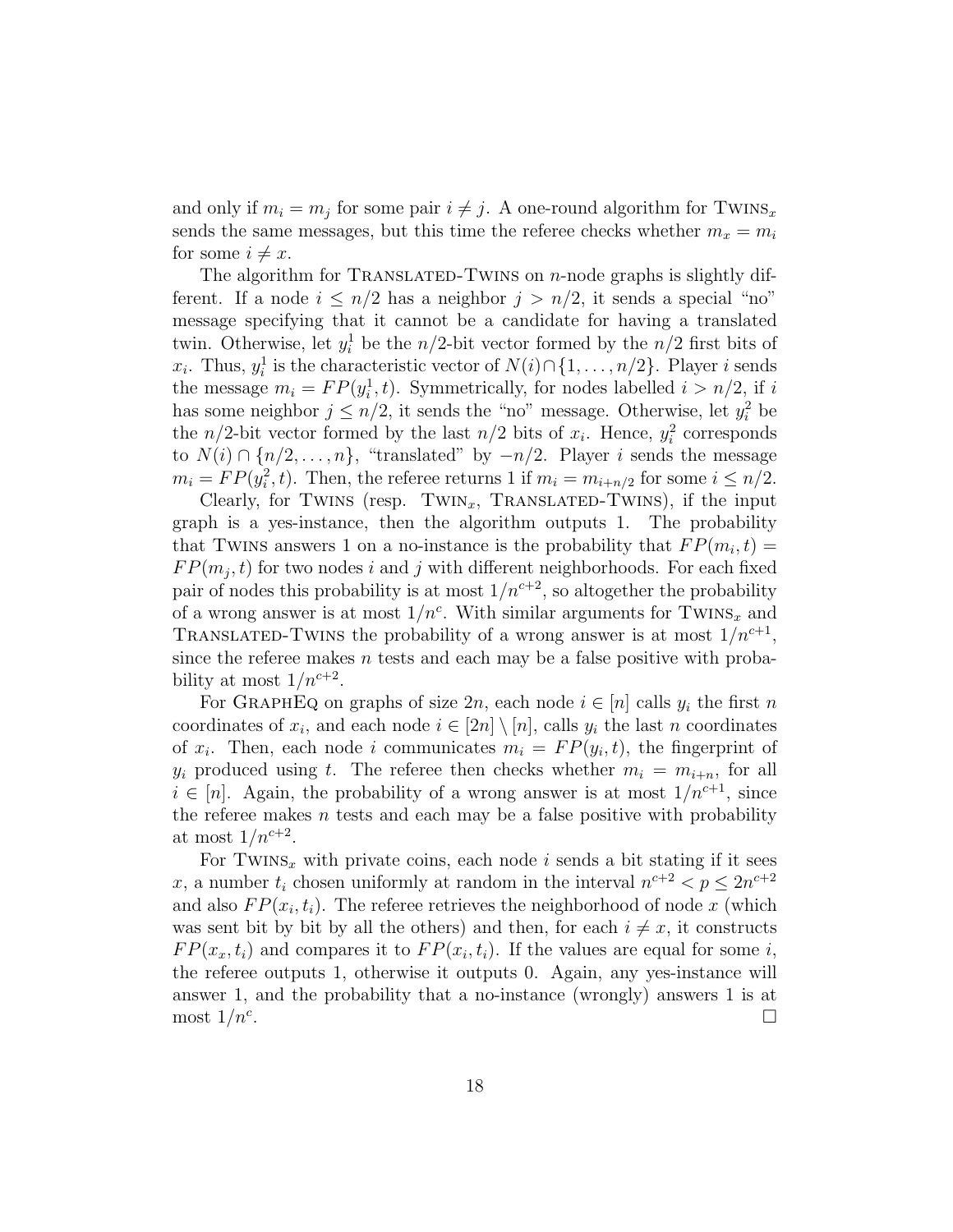The fact that TRANSLATED-TWINS requires  $\Omega(\sqrt{n})$  bits per node for any one-round private coin,  $\epsilon$ -error algorithm follows directly from Lemma 3 and Proposition 2.

**Theorem 5.** For any  $\epsilon < 1/2$ ,  $C_{\epsilon}^{\text{priv}}$ (TRANSLATED-TWINS) =  $\Omega(\sqrt{n})$ .

**Remark 4.** Theorems 4 and 5 show that problem TRANSLATED-TWINS separates private-coin from public-coin algorithms.

In order to complete the Table 1, it only remains to prove that problems TWINS<sub>x</sub> and TRANSLATED-TWINS can be solved with one-round private coin algorithms using  $\mathcal{O}(\sqrt{n}\log n)$  bits.

**Theorem 6.** For any  $c > 0$ , there is a one-round private coin algorithm for TWINS and TRANSLATED-TWINS using messages of size  $\mathcal{O}(\sqrt{n}\log n)$  and having  $1/n^c$  one-sided error.

**Proof** Babai and Kimmel in [14] propose, for solving problem Eq in the simultaneous 2-player model, a private coin algorithm with  $1/3$  one sided error and  $\mathcal{O}(\sqrt{n})$  message size complexity (see Proposition 1). Let us call this algorithm  $\mathcal{P}_0$ . As the authors point out, this algorithm is symmetrical, in the sense that both players compute the same function on their own input. We can refer to any of these two indistiguishable player as Alice. We define the algorithm  $P$  as one obtained by simulating  $(c+2) \log_3 n$  calls to algorithm  $P_0$ . More formally, in P each player creates  $(c+2) \log_3 n$  times the message that it would create in  $\mathcal{P}_0$ , using at each time independent tosses of private coins. The referee answers 1 if and only if the referee of  $P_0$  would have answered 1 on each of the  $(c+2) \log_3 n$  pairs of messages. Therefore,  $\mathcal P$  is a private coin algorithm for EQ with one sided error smaller than  $1/n^{c+2}$ , and message size  $\mathcal{O}(\sqrt{n}\log n)$ .

The one sided private-coin algorithm  $\mathcal{P}'$  for TWINS is the one where each node plays the role of Alice in  $\mathcal P$  taking as input the characteristic function of its neighborhood, and then the referee simulates the role of the referee in  $P$  for each pair of messages. Similarily, an algorithm  $P''$  for TRANSLATED-TWINS works as follows: each node i sends " $no$ " in the same cases described in the proof of Theorem 4, and otherwise it simulates the role of Alice on input  $y_i^1$  formed by the first  $n/2$  bits of  $x_i$ , if  $i \leq n/2$  or on input  $y_i^2$  formed by the  $n/2$  last bits of  $x_i$  if  $i > n/2$ , where  $x_i$  is the characteristic function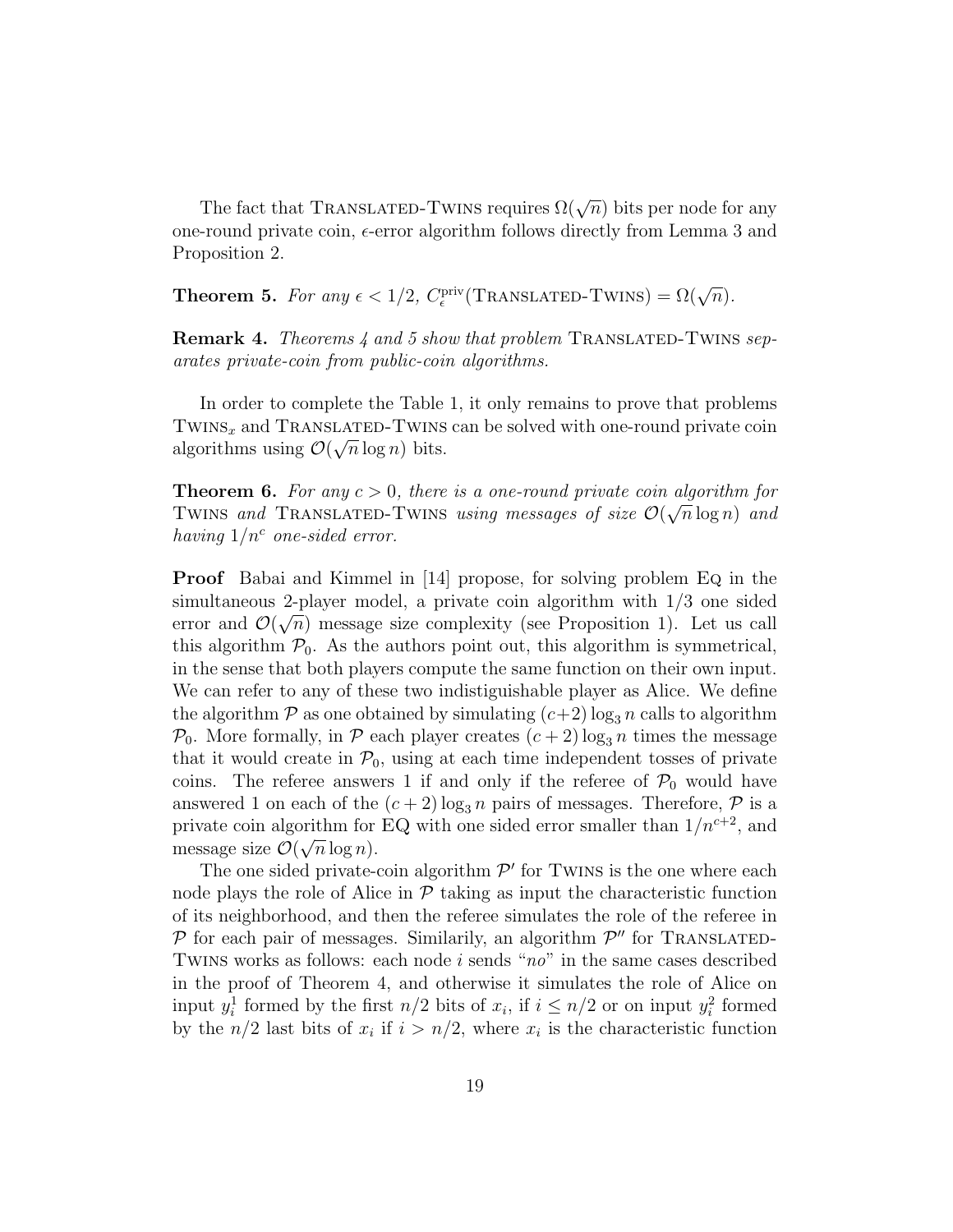of  $N(i)$ . The referee then simulates the behavior of the referee of  $\mathcal P$  on the messages sent by i and  $i + n$  (as long as none of them is "no").

Since  $P$  has just one sided error, if TWINS (resp. TRANSLATED-TWINS) is true,  $\mathcal{P}'$  (resp.  $\mathcal{P}''$ ) will always accept. On the other hand, if TWINS (resp. TRANSLATED-TWINS) is *false*, then the probability that  $\mathcal{P}'$  (resp.  $\mathcal{P}''$ ) accepts is the probability that  $\mathcal P$  accepts in at least one pair of vertices, and then the error of  $\mathcal{P}'$  (resp.  $\mathcal{P}''$ ) is at most  $n^2$  times (resp. *n* times) the error of  $P$ . We obtain that  $P'$  and  $P''$  have at most  $1/n^c$  one sided error, and message size complexity  $\mathcal{O}(\sqrt{n}\log n)$ .

#### 4. Hard problems for public coin algorithms

Consider the boolean function  $\text{TRIANGLE}(G)$  that outputs 1 if and only if G has a triangle, and the function  $DIAM3(G)$ , that outputs 1 if and only if G has diameter at most 3. In [11] it is shown that the one-round deterministic message size complexity of these problems are lower-bounded by  $\Omega(n)$ , using a reduction from RECONSTRUCTION. However, as seen in Theorem 3, a reduction from RECONSTRUCTION does not imply lower bounds on the message size of randomized algorithms.

In the following theorem, we extend the techniques of [11], by constructing a reduction from INDEX to TRIANGLE(G) and  $Diam3(G)$ , showing that the message size complexity of these problems are also  $\Omega(n)$ , even in the public coin setting. We will show that we can push further the lower bounds for TRIANGLE(G) and DIAM3(G), showing that almost the same reduction in [11] can be used to decide INDEX, and therefore the message sizes of oneround randomized algorithms for these problems are also lower bounded by  $\Omega(n)$ . This explains why, in order to separate the models, we were forced to find new problems (such as Twins).

**Theorem 7.** For any  $\epsilon < 1/2$ , any one-round public coin algorithm computing TRIANGLE(G) (resp. DIAM3(G)) with  $\epsilon$  two-sided error uses messages of size  $\Omega(n)$ .

**Proof** Consider the INDEX function in the simultaneous 2-player model: the first player, say Alice, has as input an  $m$ -bit boolean vector  $x$  and the second player, Bob, has an integer  $q, 1 \leq i \leq m$ . INDEX $(x, q)$  is defined as  $x_q$ , the qth coordinate of Alice's vector. We use the fact that for any  $\epsilon < 1/2$ , any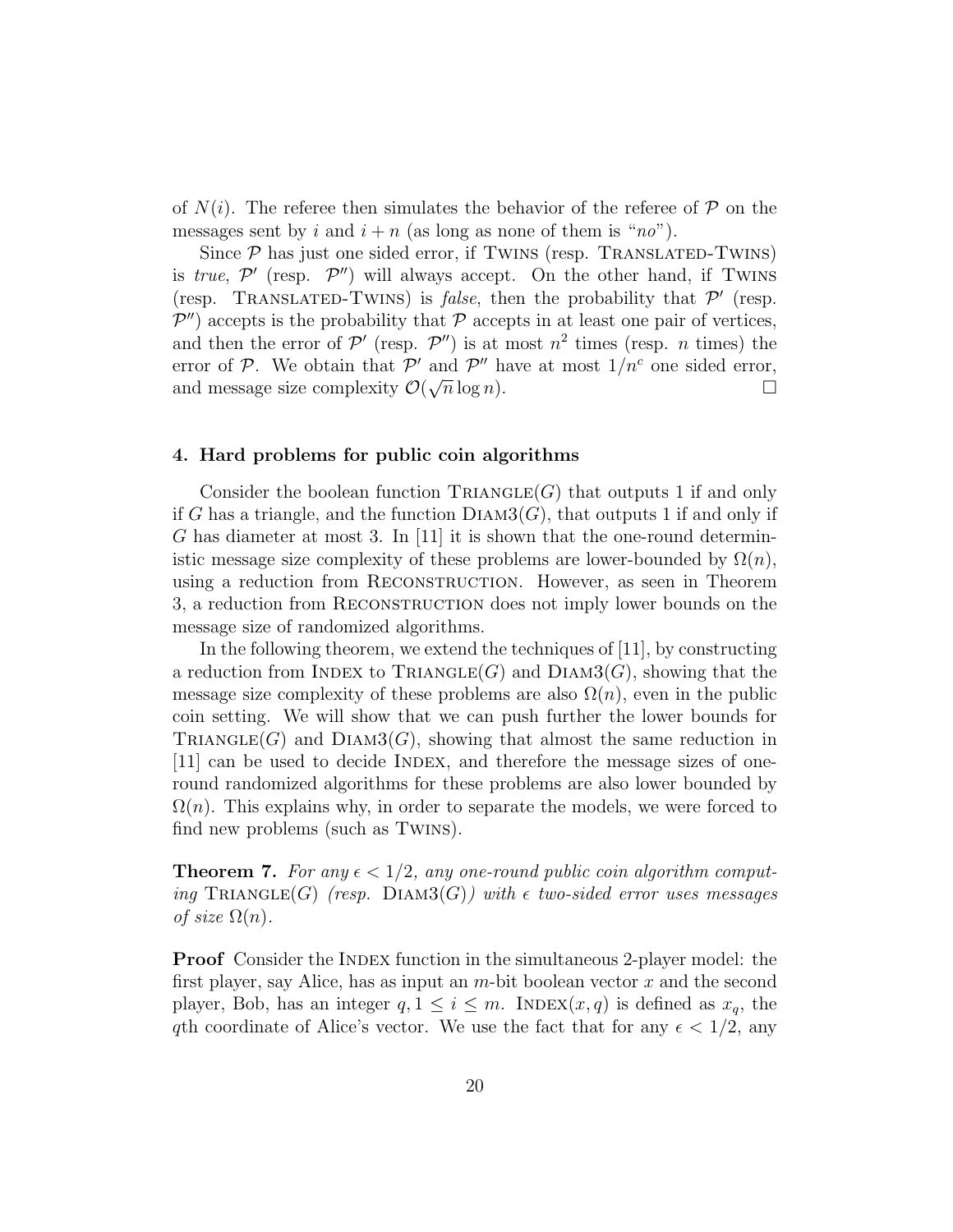

 $x = (1, 1, 0, 1, 0, 1, 0, 0, 1)$  $q = 9$ 

Figure 4: An illustration of  $H_x(3,6)$  when  $x = (1, 1, 0, 1, 0, 1, 0, 0, 1)$  and  $q = 9$ .

public-coin algorithm for INDEX requires  $\Omega(m)$  bits (see, e.g., [26, 27] for a proof). We may assume, w.l.o.g., that  $m = n^2$ .

In [11], Becker *et al.* show that the deterministic message size complexity of TRIANGLE and DIAM3 is  $\Theta(n)$ . The idea of the proof is the following: if there is an algorithm  $P$  of message size  $c(n)$  for TRIANGLE or DIAM3, then there is an algorithm for RECONSTRUCTION in bipartite graphs of cost  $2c(n)$ . We slightly modify that proof in order to obtain a reduction from INDEX.

Let  $\epsilon < 1/2$ , and P be an  $\epsilon$ -error public coin algorithm for TRIANGLE on *n*-nodes graphs, using  $c(n)$  bits. We give an algorithm for INDEX using  $2n \cdot c(2n+1)$  bits.

Let x be an  $m = n^2$ -bit vector. Let  $H_x$  be the bipartite graph with vertex set  $\{1, \ldots, 2n\}$ , such that for any  $1 \leq k, l \leq n$ , if  $x_{(k-1)n+l} = 1$  then  $H_x$  has an edge between nodes k and  $l + n$  (see Figure 4). Consider the family of graphs  $H_x(i, j)$  obtained from  $H_x$  by adding a node  $2n + 1$  whose neighbors are nodes i and  $j + n$  (for any  $1 \leq i, j \leq n$ ). Observe that  $H_x(i, j)$  has a triangle if and only if  $x_{(i-1)n+j} = 1$ , in which case the triangle is formed by the nodes  $\{i, j+n, 2n+1\}$ . To simplify the notation we also define the graph  $H_x(0,0)$  obtained from  $H_x$  by adding an isolated node  $2n+1$ .

The algorithm for INDEX is as follows. Bob sends its input  $q$ , which only has  $\mathcal{O}(\log n)$  bits. Alice constructs the family of graphs  $H_x(i, j)$ , for all pairs  $1 \leq i, j \leq n$  and for  $(i, j) = (0, 0)$ . Any node  $k \leq 2n$  has exactly two possible neighborhoods, depending on whether it is adjacent to  $2n + 1$  or not. For each  $k \leq 2n$ , Alice creates the message  $m^+(k)$  that the algorithm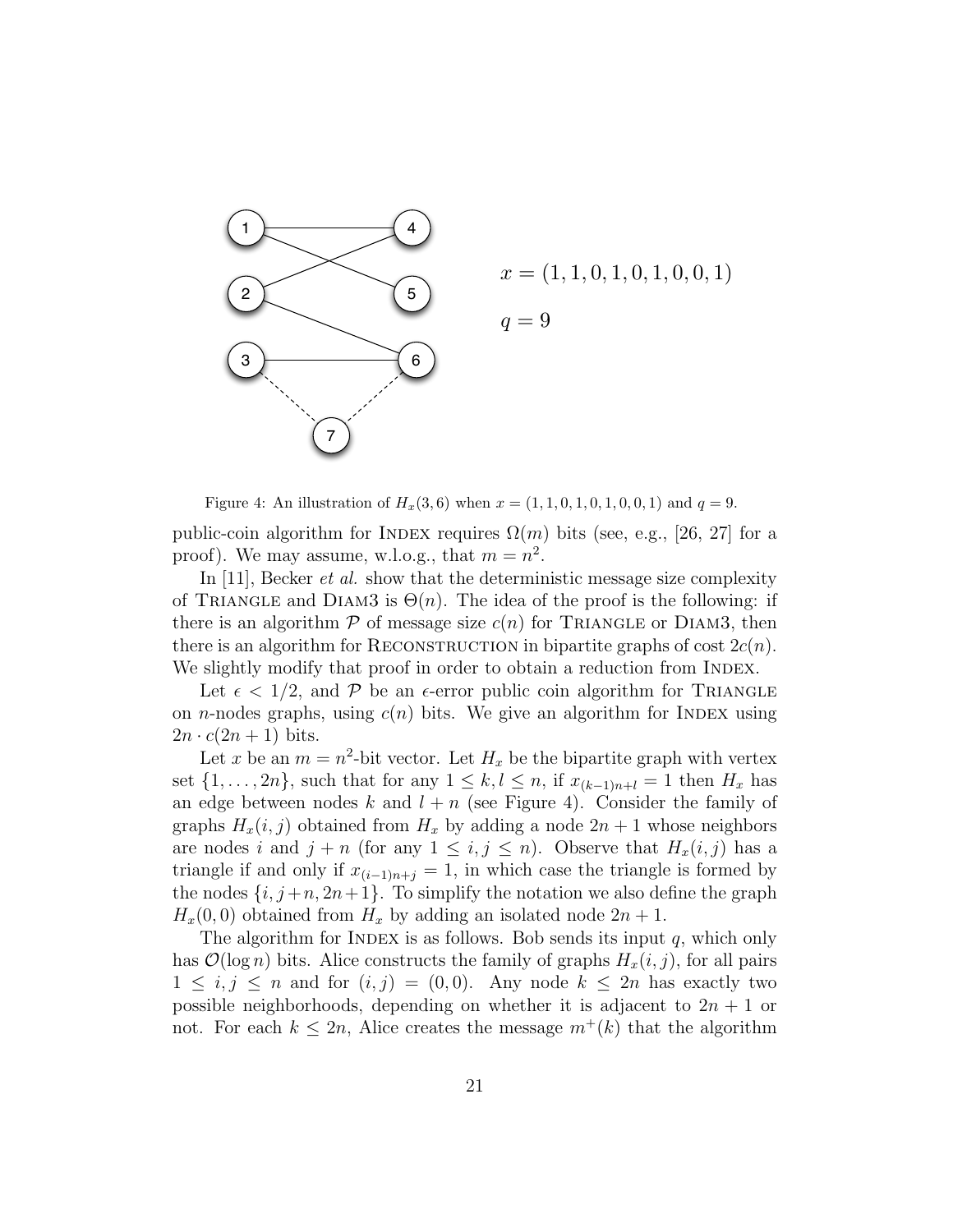for TRIANGLE would send for node k in the graph  $H_x(k, 1)$  (if  $k \leq n$ ) or in the graph  $H(1, k - n)$  (if  $k > n$ ). It also creates the message  $m^-(k)$  that TRIANGLE would construct for node k in the graph  $H<sub>x</sub>(0,0)$ . In full words,  $m^{-}(k)$  corresponds to the case when the neighborhood of k is the same as in  $H_x$ , and  $m^+(k)$  to the case when this neighborhood is the neighborhood in  $H_x$ , plus node  $2n + 1$ . Then Alice sends, for each  $k, 1 \leq k \leq 2n$ , the pair of messages  $(m^-(k), m^+(k))$ . Therefore, Alice uses  $2n \cdot c(2n+1)$  bits.

It remains to explain how the referee retrieves the bit  $x_q$ . Let  $i, j$  be such that  $q = (i - 1)n + j$ . Observe that  $x_q = 1$  if and only if graph  $H_x(i, j)$  has a triangle, therefore the referee must simulate the behavior of the referee for TRIANGLE on  $H_x(i, j)$ . For this purpose, the referee computes the message that node  $2n+1$  would have sent on this graph (it only depends on i and j) and observes that algorithm  $P$  on  $H_x(i, j)$  would have sent message  $m^+(i)$ ,  $m^+(j + n)$  and  $m^-(k)$  for any  $k \leq 2n$  different from i and j. Therefore, the referee can give the same output as  $P$  on  $H_x(i, j)$ . That is, it outputs  $x_q$ . The algorithm for INDEX will have  $\epsilon$  error and will use  $2n \cdot c(2n+1)$  bits. Thus,  $P$  requires  $\Omega(n)$  bits.

The proof for DIAM3 is based on a similar reduction. Let  $D_x(i, j)$  be the graph obtained from  $H_x$  by adding three nodes: node  $2n+1$  connected to all nodes  $k \leq 2n$ , node  $2n + 2$  connected to node i and node  $2n + 3$  connected to  $j + n$ . Graph  $D_x(0, 0)$  is similar with the difference that nodes  $2n + 2$  and  $2n+3$  are isolated. Observe (see also [11]) that  $D_x(i, j)$  has diameter 3 if and only if  $x_{(i-1)n+j} = 1$ . The rest of the proof follows as before, swiching the roles of  $H_x(0,0)$  for  $D_x(0,0)$ , and  $H_x(i, j)$  for  $D_x(i, j)$ , for all  $1 \le i, j \le n$ .

### 5. Solving Twins deterministically in the unicast congested clique model

In this section we show that, when we remove the restriction of one-round algorithms, we can solve Twins in  $o(n)$  rounds with bandwidth  $O(\log n)$  in the unicast congested clique model. Let G be a graph, and let A be the adjacency matrix of  $G$ . Call  $A^2$  the matrix multiplication of  $A$  with itself, over the ring of integer square matrices of dimension n.

**Lemma 4.** Let u and v be two vertices of G such that  $deg(u) = deg(v) = d$ . Then u and v are twins if and only if  $A_{uv}^2 = d$ .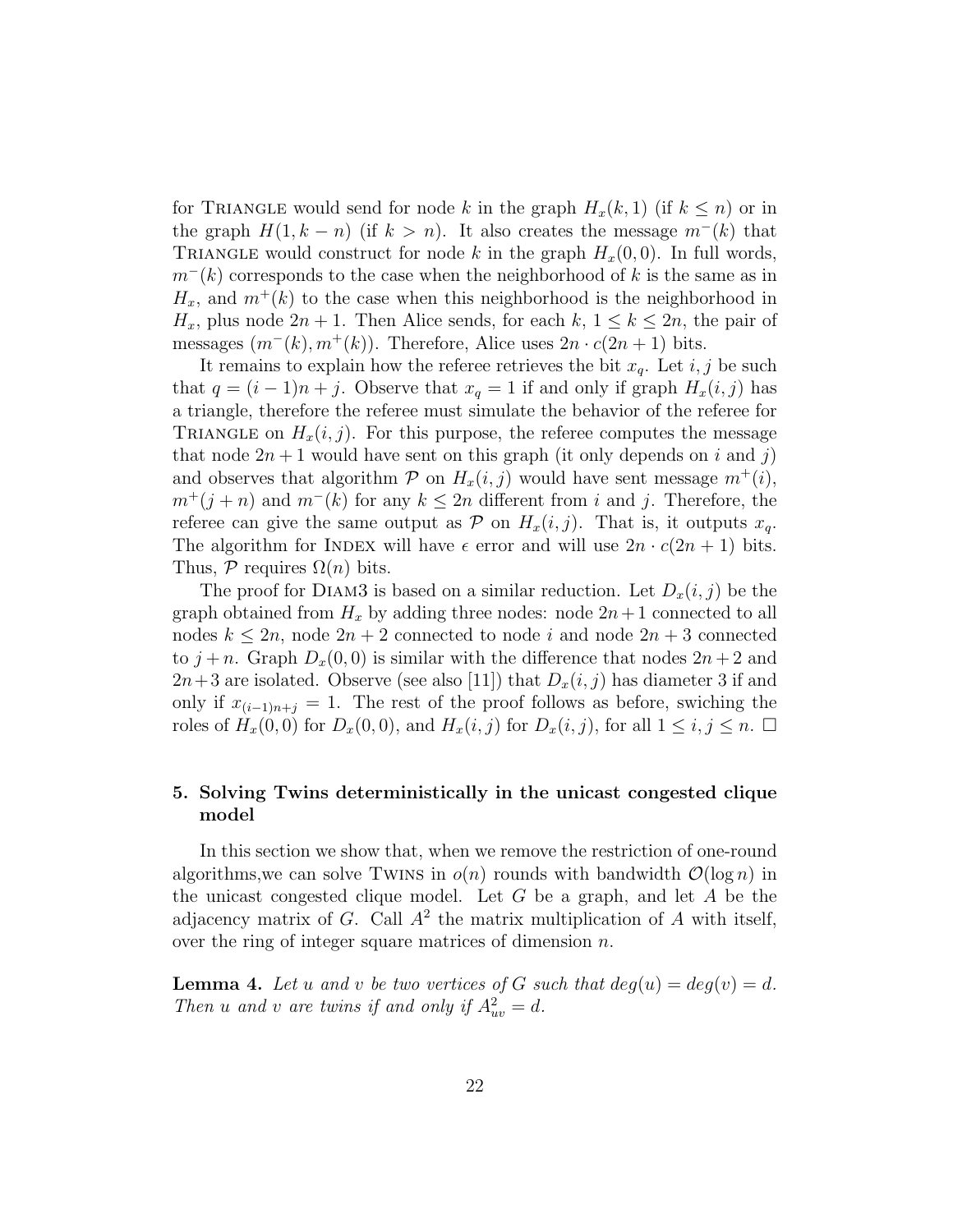**Proof** Observe that  $deg(u) = \sum_{w \in [n]} a_{uw} = \sum_{w \in [n]} a_{wu}$ . Suppose that u and v are twins, then  $a_{uw} = a_{wv}$  for every  $w \in [n]$ . Therefore,

$$
A_{uv}^2 = \sum_{w \in [n]} a_{uw} a_{wv} = \sum_{w \in [n]} a_{uw} = d.
$$

Conversely, suppose that

$$
A_{uv}^2 = \sum_{w \in [n]} a_{uw} a_{wv} = d = \sum_{w \in [n]} a_{uw}
$$

it means that  $a_{wv} = a_{uw}$  each time that  $a_{uw} = 1$ . Since  $deg(u) = deg(v)$ , necessarily u and v are twins.

Consider the following problem, that we call MATRIX-MULTIPLICATION, which is studied in [12]. The input are two square matrices  $S$  and  $T$  of dimension n, distributed over n players, labeled from 1 to n. Player labeled i receives as input the i-th row of S and the i-th row of T, and wants to compute the *i*-th row of matrix  $P = ST$ .

**Proposition 3.** [12] There is a deterministic algorithm in the unicast congested clique model that solves MATRIX-MULTIPLICATION in  $\mathcal{O}(n^{1-2/\omega}\log n)$ rounds, where  $\omega$  is the matrix multiplication exponent.

Combining Lemma 4 and Proposition 3 we obtain the following algorithm for Twins. First, each vertex broadcasts its degree. Then, each vertex simulates the MATRIX-MULTIPLICATION algorithm of Proposition 3 taking S and T equal to the adjacency matrix of G. Finally, each vertex verifies if it has some twin (by just looking for a vertex satisfying the condition of Lemma 4). Each vertex broadcasts the answer (one bit). Finally, every vertex accepts if at least one pair of twins was detected. We deduce the following result.

Theorem 8. There is a deterministic algorithm in the unicast congested clique model that solves TWINS with  $\mathcal{O}(n^{1-2/\omega} \log)$  rounds and bandwidth  $\mathcal{O}(\log n)$ , where  $\omega$  is the matrix multiplication exponent.

The upperbound on the round complexity of previous algorithm depends on a constant  $\omega$  known as the *matrix multiplication exponent*. This constant corresponds roughly to the exponent of  $n$  in the running time of the best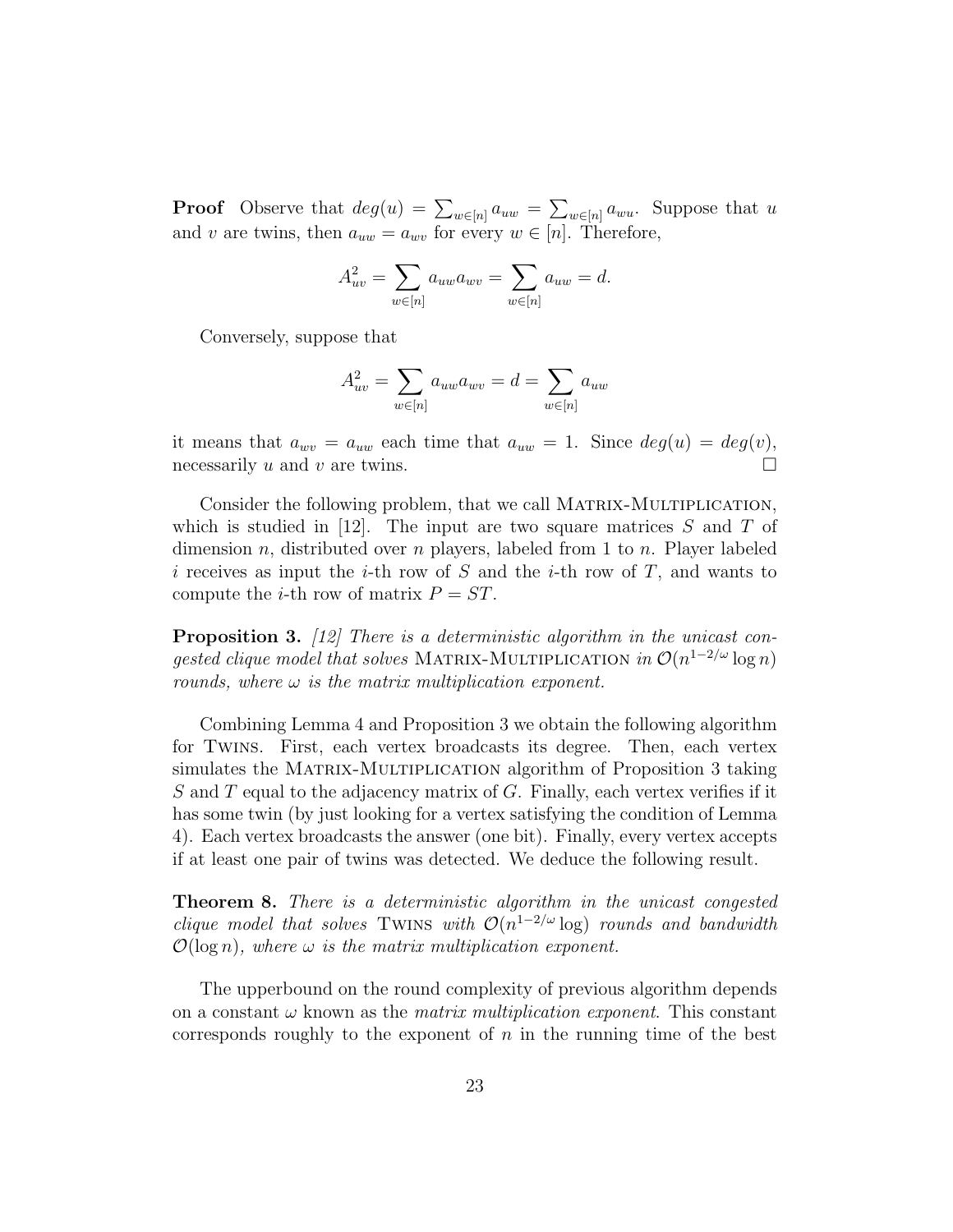sequential algorithm performing matrix multiplication of square matrices of dimension *n* over a ring. Current best upper bound is  $\omega < 2.3728639$  due to Le Gall [28]. This implies that the number of rounds of the algorithm of Proposition 3 is  $\mathcal{O}(n^{0.158} \log n)$ . For the same reason the algorithm of Theorem 8 solves TWINS in  $\mathcal{O}(n^{0.158} \log n)$  rounds.

#### 6. Open problems

The future challenge is to determine the one-round message size complexity of Twins for private coin algorithms. Techniques for proving lower bounds in the similar problem EXISTSEQ, defined in the simultaneous  $n$ player model, can not be used directly: in the broadcast congested clique model nodes share information. This subtle difference makes the problem of finding lower bounds elusive. This seems to be the case of Twins. More generally, as stated by Fischer, Oshman an Zwick [16], "the power of private randomness in this model remains a fascinating open question".

Another interesting problem is CONNECTIVITY. Its one-round message size complexity is also open. Recall that, in the randomized, public coins setting, there exists an algorithm that uses  $\mathcal{O}(\log^3 n)$  bits, due to Ahn, Guha and McGregor [21]. Can this upper bound be improved to  $\mathcal{O}(\log n)$ ? Is it possible to find, in the private coin case and/or in the deterministic case, better lower bounds?

#### Aknowledgements

This research was partially supported by CONICYT PIA / Apoyo a Centros Cientíicos y Tecnológicos de Excelencia AFB 170001 (I.R.), Fondecyt 1170021 (I.R.), FONDECYT 11190482 (P.M.) and CONICYT via PAI + Convocatoria Nacional Subvención a la Incorporación en la Academia Año 2017 + PAI77170068 (P.M.)

#### References

- [1] Z. Lotker, B. Patt-Shamir, E. Pavlov, D. Peleg, Minimum-weight spanning tree construction in  $O(\log \log n)$  communication rounds, SIAM Journal on Computing 35 (1) (2005) 120–131.
- [2] J. Dean, S. Ghemawat, Mapreduce: simplified data processing on large clusters, Communications of the ACM 51 (1) (2008) 107–113.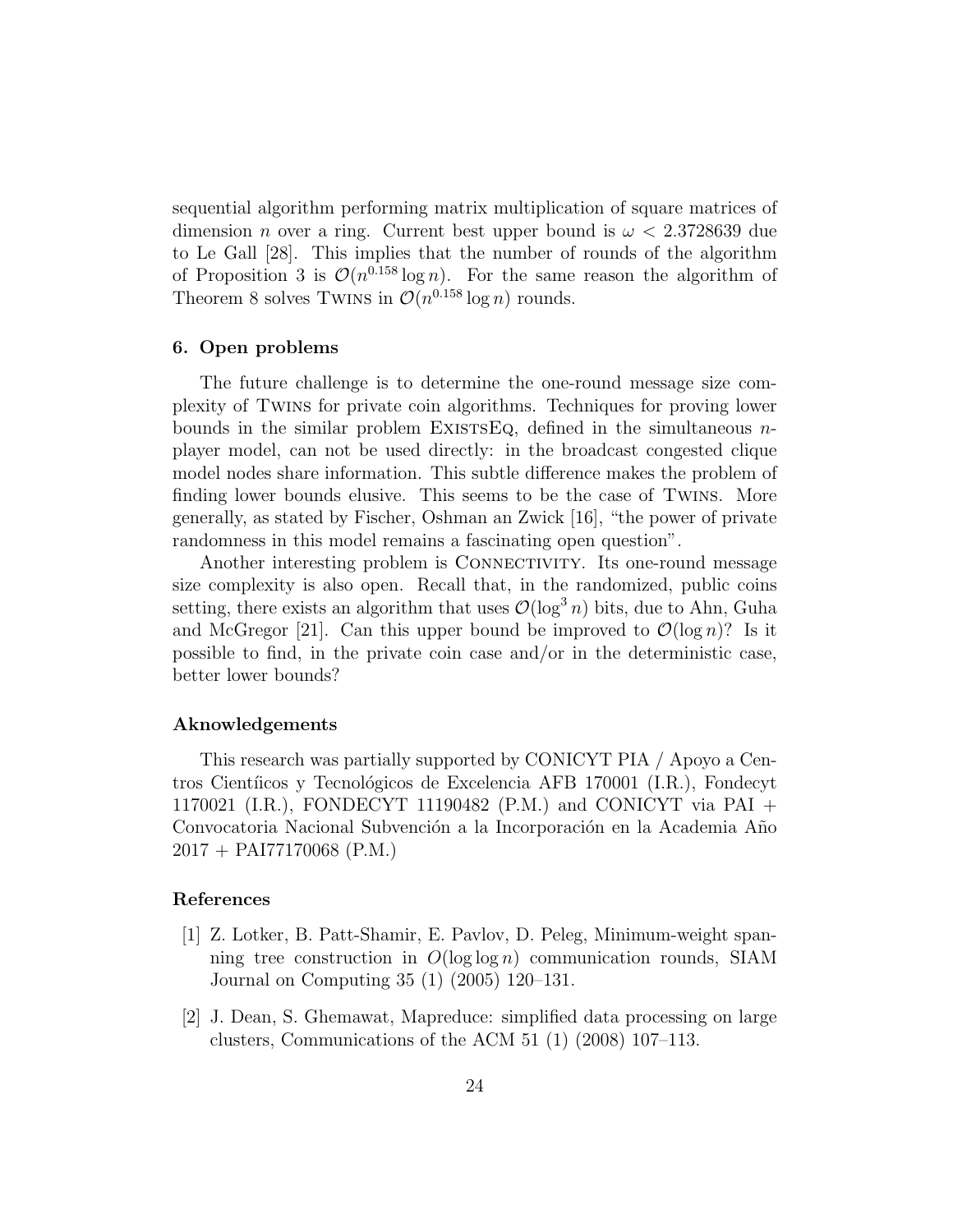- [3] G. Malewicz, M. H. Austern, A. J. Bik, J. C. Dehnert, I. Horn, N. Leiser, G. Czajkowski, Pregel: a system for large-scale graph processing, in: Proceedings of the 2010 ACM SIGMOD International Conference on Management of data, ACM, 2010, pp. 135–146.
- [4] M. Zaharia, M. Chowdhury, M. J. Franklin, S. Shenker, I. Stoica, Spark: Cluster computing with working sets., HotCloud 10 (10-10) (2010) 95.
- [5] T. White, Hadoop: The definitive guide, " O'Reilly Media, Inc.", 2012.
- [6] M. Isard, M. Budiu, Y. Yu, A. Birrell, D. Fetterly, Dryad: distributed data-parallel programs from sequential building blocks, in: ACM SIGOPS operating systems review, Vol. 41, ACM, 2007, pp. 59–72.
- [7] A. Drucker, F. Kuhn, R. Oshman, The communication complexity of distributed task allocation, in: Proc. of the 2012 ACM Symposium on Principles of Distributed Computing, PODC '12, 2012, pp. 67–76.
- [8] A. Drucker, F. Kuhn, R. Oshman, On the power of the congested clique model, in: Proc. of the 2014 ACM Symposium on Principles of Distributed Computing, PODC '14, 2014, pp. 367–376.
- [9] E. Kushilevitz, N. Nisan, Communication Complexity, Cambridge University Press, New York, NY, USA, 1997.
- [10] A. Chakrabarti, S. Yaoyun, A. Wirth, A. Yao, Informational complexity and the direct sum problem for simultaneous message complexity, in: Proc. of the 42nd IEEE Symposium on Foundations of Computer Science, FOCS '01, 2001, pp. 270–278.
- [11] F. Becker, M. Matamala, N. Nisse, I. Rapaport, K. Suchan, I. Todinca, Adding a referee to an interconnection network: What can(not) be computed in one round, in: Proc. of the 25th IEEE International Parallel and Distributed Processing Symposium, IPDPS '11, 2011, pp. 508–514.
- [12] K. Censor-Hillel, P. Kaski, J. H. Korhonen, C. Lenzen, A. Paz, J. Suomela, Algebraic methods in the congested clique, in: Proc. of the 2015 ACM Symposium on Principles of Distributed Computing, PODC '15, 2015, pp. 143–152.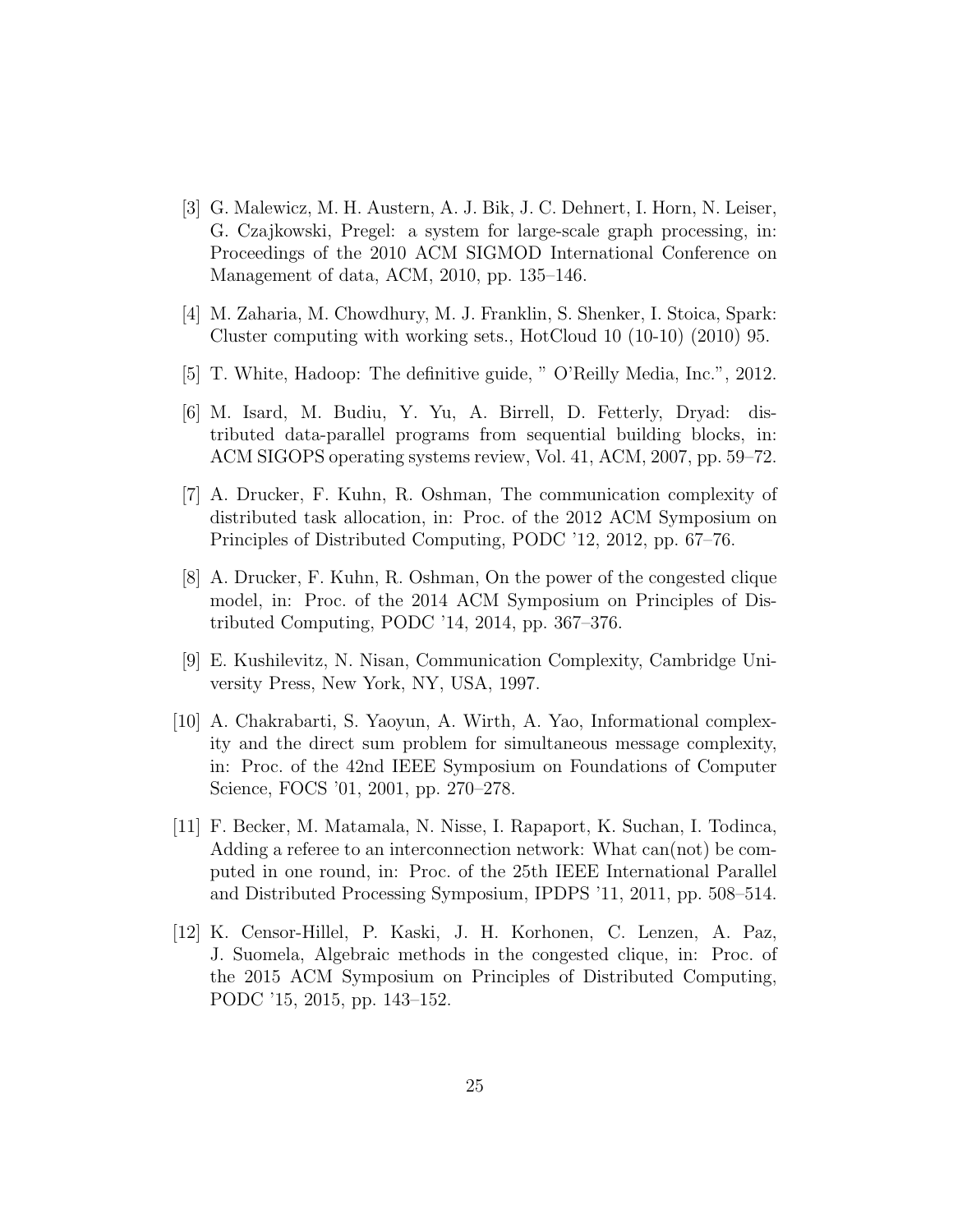- [13] A. C.-C. Yao, Some complexity questions related to distributive computing (preliminary report), in: Proc. of the 11th ACM Symposium on Theory of Computing, STOC '79, 1979, pp. 209–213.
- [14] L. Babai, P. G. Kimmel, Randomized simultaneous messages: Solution of a problem of Yao in communication complexity, in: Proc. of the 12th IEEE Conference on Computational Complexity, 1997, pp. 239–246.
- [15] I. Newman, M. Szegedy, Public vs. private coin flips in one round communication games, in: Proc. of the 28th ACM Symposium on Theory of Computing, STOC '09, 1996, pp. 561–570.
- [16] O. Fischer, R. Oshman, U. Zwick, Public vs. private randomness in simultaneous multi-party communication complexity, in: Proc. of the International Colloquium on Structural Information and Communication Complexity, SIROCCO '16, Vol. 9988 of Lecture Notes in Computer Science, 2016, pp. 60–74.
- [17] J. Nešetřil, E. Milková, H. Nešetřilová, Otakar Boruvka on minimum spanning tree problem: Translation of both the 1926 papers, comments, history, Discrete Mathematics 233 (1-3) (2001) 3–36.
- [18] P. Montealegre, I. Todinca, Brief announcement: Deterministic graph connectivity in the broadcast congested clique, in: Proc. of the 2016 ACM Symposium on Principles of Distributed Computing, PODC '16, 2016, pp. 245–247.
- [19] T. Jurdz´ınski, K. Nowicki, Brief announcement: On connectivity in the broadcast congested clique, in: Proc. of the 31st International Symposium on Distributed Computing, DISC '17, Vol. 91 of LIPIcs, 2017, pp. 1868–1869.
- [20] S. Pai, S. V. Pemmaraju, Connectivity lower bounds in broadcast congested clique, arXiv:1905.09016, 2019.
- [21] K. J. Ahn, S. Guha, A. McGregor, Analyzing graph structure via linear measurements, in: Proc. of the 23rd Annual ACM-SIAM Symposium on Discrete Algorithms, SODA '12, 2012, pp. 459–467.